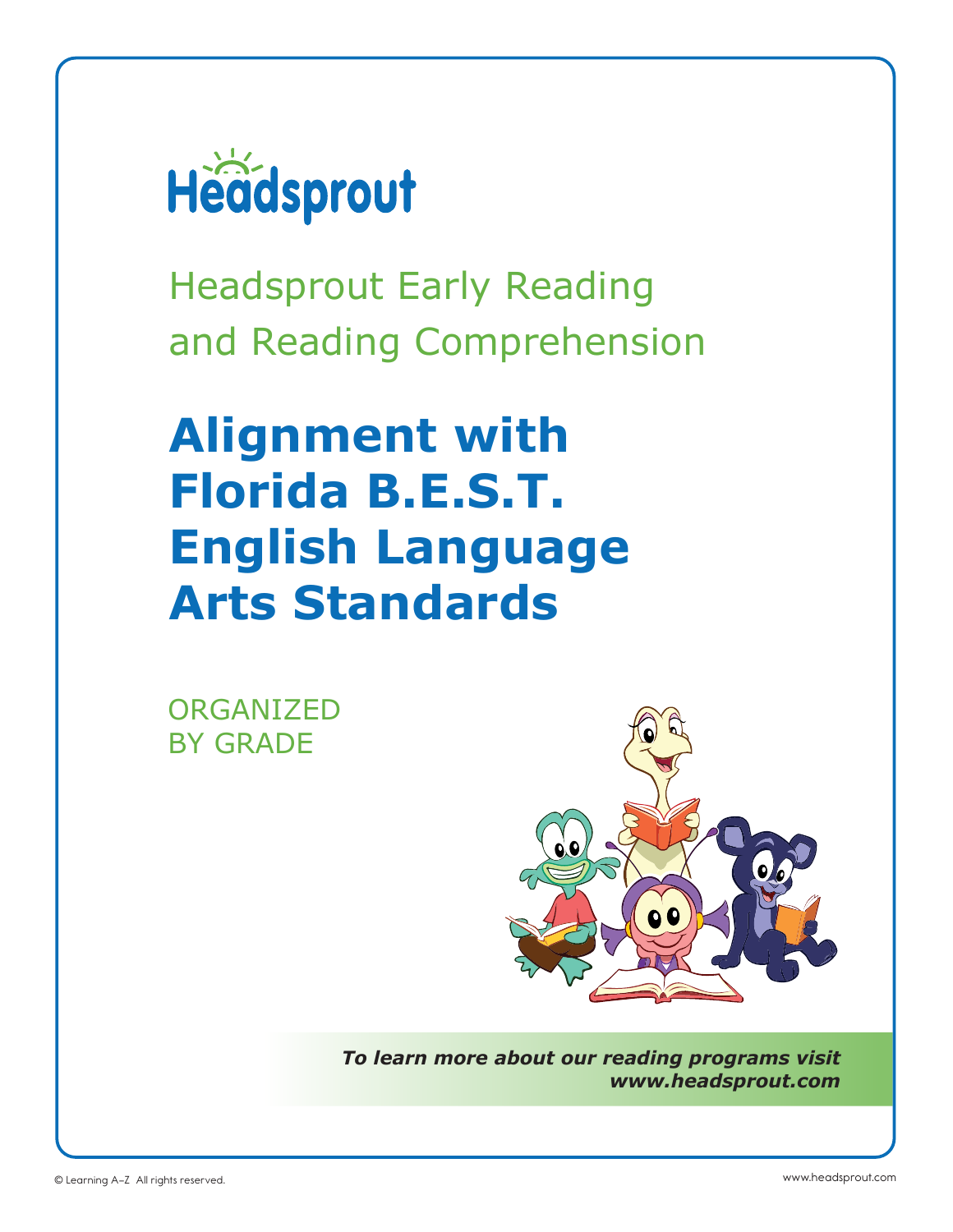

**Headsprout Early Reading and Reading Comprehension Alignment with Florida B.E.S.T. English Language Arts Standards Organized by Grade**

#### **Kindergarten**

|                                  |                                                                                                                                                                                                                                                                                                                                                                                                                                                                                                                                     | <b>FOUNDATIONAL SKILLS</b>                                                                                                                                                                                                                                                                                                                                                                                                                                                                                                                                                                                                                                                                 |
|----------------------------------|-------------------------------------------------------------------------------------------------------------------------------------------------------------------------------------------------------------------------------------------------------------------------------------------------------------------------------------------------------------------------------------------------------------------------------------------------------------------------------------------------------------------------------------|--------------------------------------------------------------------------------------------------------------------------------------------------------------------------------------------------------------------------------------------------------------------------------------------------------------------------------------------------------------------------------------------------------------------------------------------------------------------------------------------------------------------------------------------------------------------------------------------------------------------------------------------------------------------------------------------|
| <b>Standard</b><br>Code          | <b>Standard</b>                                                                                                                                                                                                                                                                                                                                                                                                                                                                                                                     | <b>Headsprout Early Reading Alignment</b>                                                                                                                                                                                                                                                                                                                                                                                                                                                                                                                                                                                                                                                  |
| <b>BEST</b><br>$ELA.K.F.1.1.a-f$ | Demonstrate knowledge of<br>the basic concepts of print<br>a. Locate a printed word<br>on a page.<br>b. Distinguish letters from<br>words within sentences.<br>c. Match print to speech<br>to demonstrate that<br>language is represented<br>by print.<br>d. Identify parts of a<br>book (front cover, back<br>cover, title page).<br>e. Move top to bottom<br>and left to right on the<br>printed page; returning<br>to the beginning of the<br>next line.<br>f. Identify all upper- and<br>lower-case letters of<br>the alphabet. | $\Box$ Students learn concepts of print, including<br>reading from left to right and top to bottom,<br>capital letters and punctuation, and reading<br>across different fonts.<br>All informational eBooks provide opportunities<br>for students to identify the front cover, back<br>cover, and title page of a book.<br>$\Box$ Students learn that words are made up of<br>letters that represent sounds.<br>□ Students find and click on sounds/ letters<br>within words.<br>□ Students put sounds/letters together to form<br>words.<br>□ Students say sounds and words in response<br>to printed letters and words.<br>□ Students click on each word while reading<br>online stories. |
| <b>BEST</b><br>ELA.K.F.1.1.g     | Demonstrate knowledge of<br>the basic concepts of print<br>a. Recognize that print<br>conveys specific<br>meaning and pictures<br>may support meaning.                                                                                                                                                                                                                                                                                                                                                                              | All eBooks provide opportunities for students<br>to describe the relationship between<br>illustrations and the story in which they<br>appear (e.g., what moment in a story an<br>illustration depicts).                                                                                                                                                                                                                                                                                                                                                                                                                                                                                    |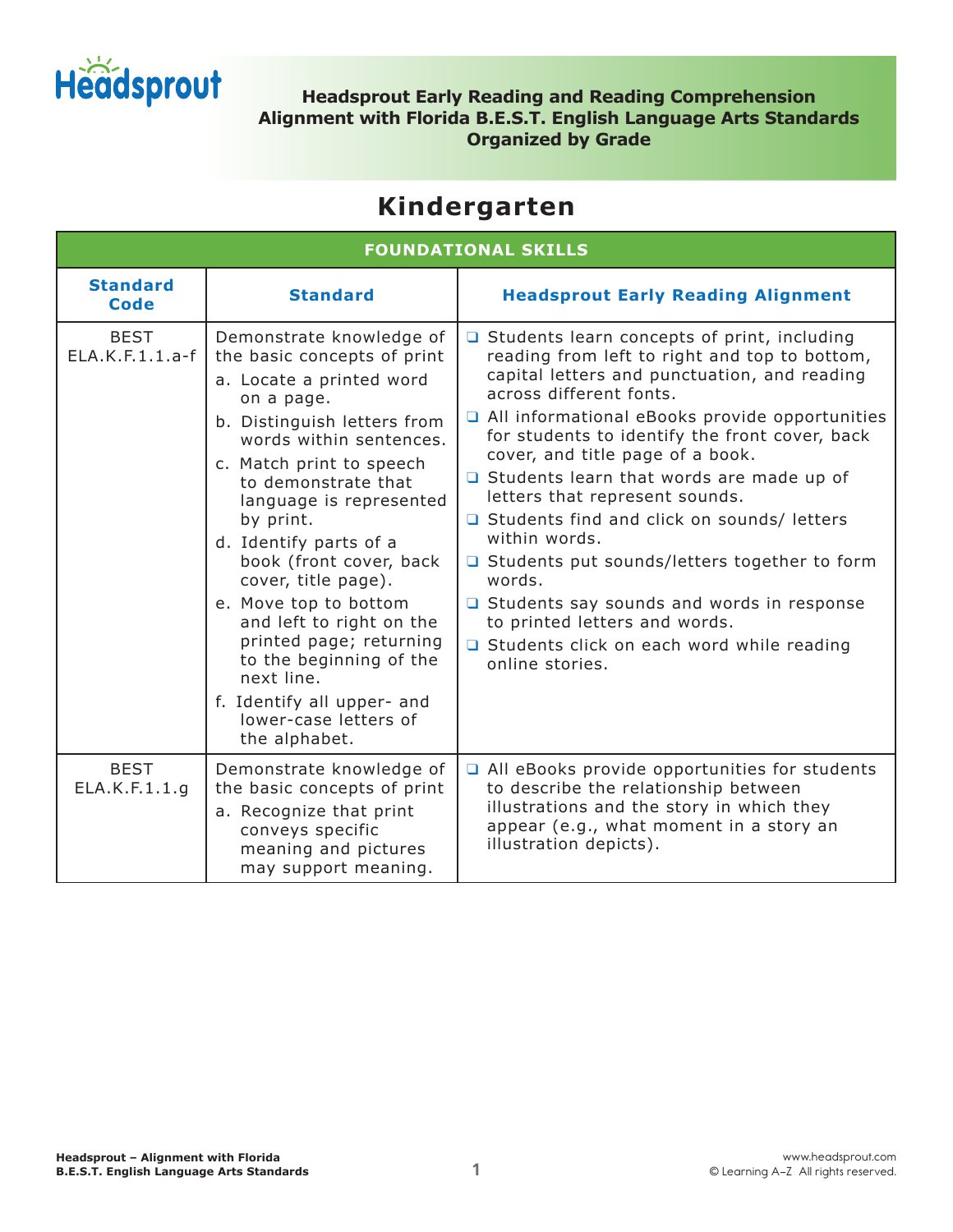| <b>BEST</b><br>$ELA.K.F.1.2.a-f$ | Demonstrate phonological<br>awareness.<br>a. Blend and segment<br>syllables in spoken<br>words.<br>b. Identify and produce<br>alliterative and rhyming<br>words.<br>c. Blend and segment<br>onset and rimes of<br>single-syllable words.<br>d. Identify the initial,<br>medial, and final sound<br>of spoken words.<br>e. Add or delete phonemes<br>at the beginning or end<br>of a spoken word and<br>say the resulting word.<br>f. Segment and blend<br>phonemes in single-<br>syllable spoken words. | □ Headsprout teaches that words can begin<br>or end with the same sound and that words<br>can be broken down into onsets and rimes-<br>including vocal production. First, students<br>build words by selecting sounds (some words<br>share common first or last sounds), later<br>producing those words and matching their<br>production to a sample, and finally saying<br>those words in the context of a story.<br>$\Box$ Headsprout combines segmenting with<br>instruction in letter-sound relationships and<br>introduces the alphabetic principle (that<br>letters represent sounds) initially for sounds<br>in isolation and then for sounds embedded in<br>words.<br>$\Box$ Headsprout provides a seven-step sequence<br>for teaching segmenting and blending skills<br>(sounding out words and saying them fast).<br>Students begin the process in Episode 7, are<br>lightly supported by Episode 23, and fully<br>independent by Episode 45. Over 50 episodes<br>incorporate these activities. |
|----------------------------------|---------------------------------------------------------------------------------------------------------------------------------------------------------------------------------------------------------------------------------------------------------------------------------------------------------------------------------------------------------------------------------------------------------------------------------------------------------------------------------------------------------|-----------------------------------------------------------------------------------------------------------------------------------------------------------------------------------------------------------------------------------------------------------------------------------------------------------------------------------------------------------------------------------------------------------------------------------------------------------------------------------------------------------------------------------------------------------------------------------------------------------------------------------------------------------------------------------------------------------------------------------------------------------------------------------------------------------------------------------------------------------------------------------------------------------------------------------------------------------------------------------------------------------|
| <b>BEST</b><br>ELA.K.F.1.3.c-d   | Demonstrate phonological<br>awareness.<br>a. Decode consonant-<br>vowel-consonant (CVC)<br>words.<br>b. Encode consonant-<br>vowel-consonant (CVC)<br>words.                                                                                                                                                                                                                                                                                                                                            |                                                                                                                                                                                                                                                                                                                                                                                                                                                                                                                                                                                                                                                                                                                                                                                                                                                                                                                                                                                                           |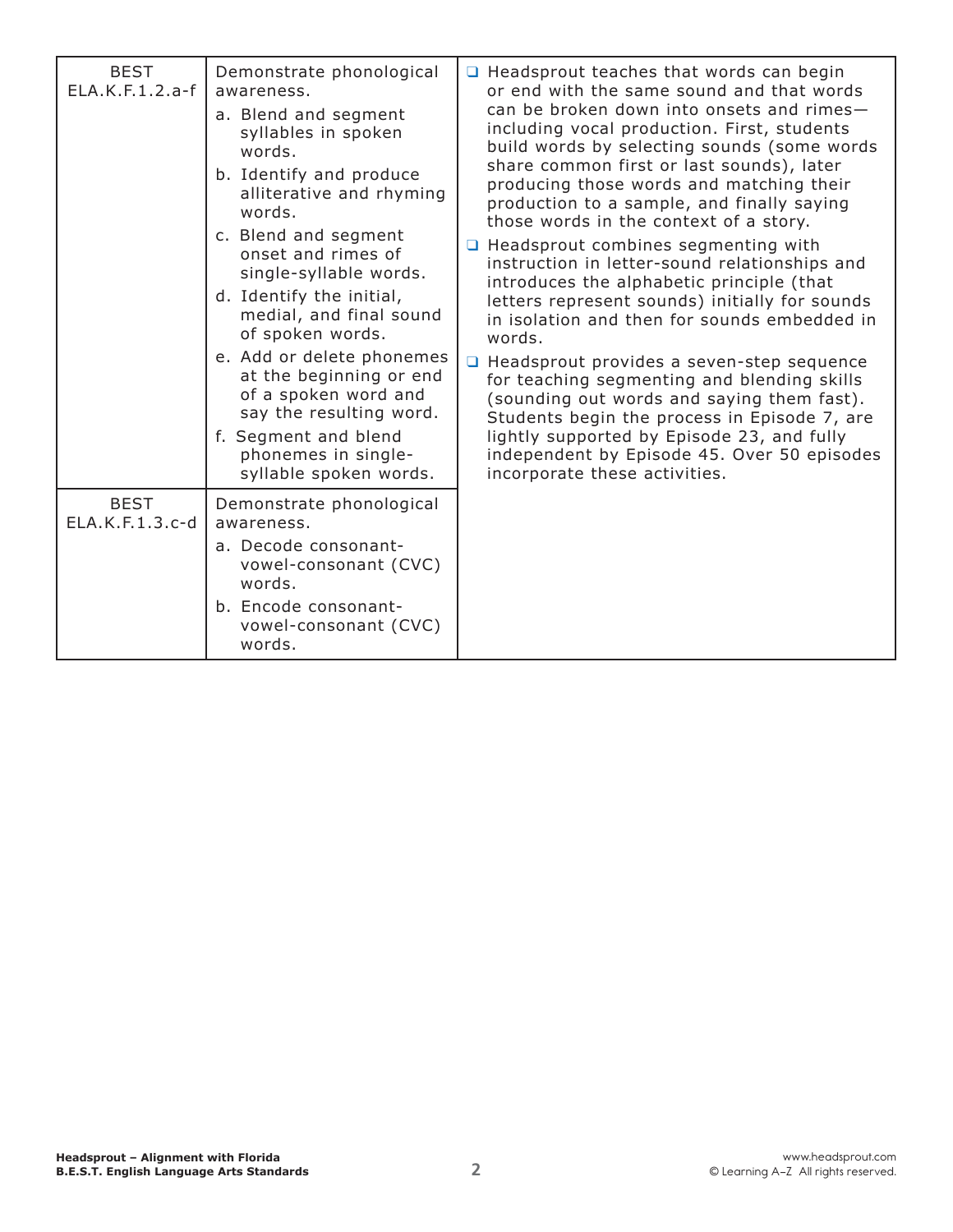| <b>BEST</b><br>ELA.K.F.1.3.a-b | Know and apply grade-<br>level phonics and word<br>analysis skills in decoding<br>words.<br>a. Demonstrate knowledge<br>of the most frequent<br>sound for each<br>consonant.<br>b. Demonstrate knowledge<br>of the short and long<br>sounds for the five<br>major vowels. | $\Box$ Headsprout does the following:<br>1. Teaches the speech sound represented by<br>a letter or letter combination and ensures<br>recognition, even against similar letters.<br>2. Provides practice in recognizing sound-print<br>relationships within words.<br>3. Teaches seeing letters and saying sounds,<br>independently confirming the letter sounds<br>by finding the match.<br>4. Teaches how to sound out words by<br>blending printed sounds together from<br>left to right and saying thesounds fast,<br>as words, ultimately fading all visual and<br>auditoryprompts.<br>5. Teaches several sound units with consistent<br>pronunciations. Sounds taught in the<br>first half of theprogram maintain the<br>pronunciation taught in at least 85% of<br>common words. Students learn units such<br>as "an," "out," "ate," and "at" and practice<br>identifying and saying these units in the<br>context of multiple words.<br>$\Box$ Students have multiple opportunities to<br>recognize single- and multi-syllable words<br>with common short and long vowel sound<br>spelling patterns, and identify and read words<br>from common word families. |
|--------------------------------|---------------------------------------------------------------------------------------------------------------------------------------------------------------------------------------------------------------------------------------------------------------------------|-----------------------------------------------------------------------------------------------------------------------------------------------------------------------------------------------------------------------------------------------------------------------------------------------------------------------------------------------------------------------------------------------------------------------------------------------------------------------------------------------------------------------------------------------------------------------------------------------------------------------------------------------------------------------------------------------------------------------------------------------------------------------------------------------------------------------------------------------------------------------------------------------------------------------------------------------------------------------------------------------------------------------------------------------------------------------------------------------------------------------------------------------------------------------|
|                                |                                                                                                                                                                                                                                                                           | □ Students read common high-frequency words<br>by sight (e.g., "the," "of," "to," "you," "she,"<br>"my," "is," are," "do," and "does").                                                                                                                                                                                                                                                                                                                                                                                                                                                                                                                                                                                                                                                                                                                                                                                                                                                                                                                                                                                                                               |
|                                |                                                                                                                                                                                                                                                                           | □ Students distinguish between similarly spelled<br>words by selecting key sounds in words.                                                                                                                                                                                                                                                                                                                                                                                                                                                                                                                                                                                                                                                                                                                                                                                                                                                                                                                                                                                                                                                                           |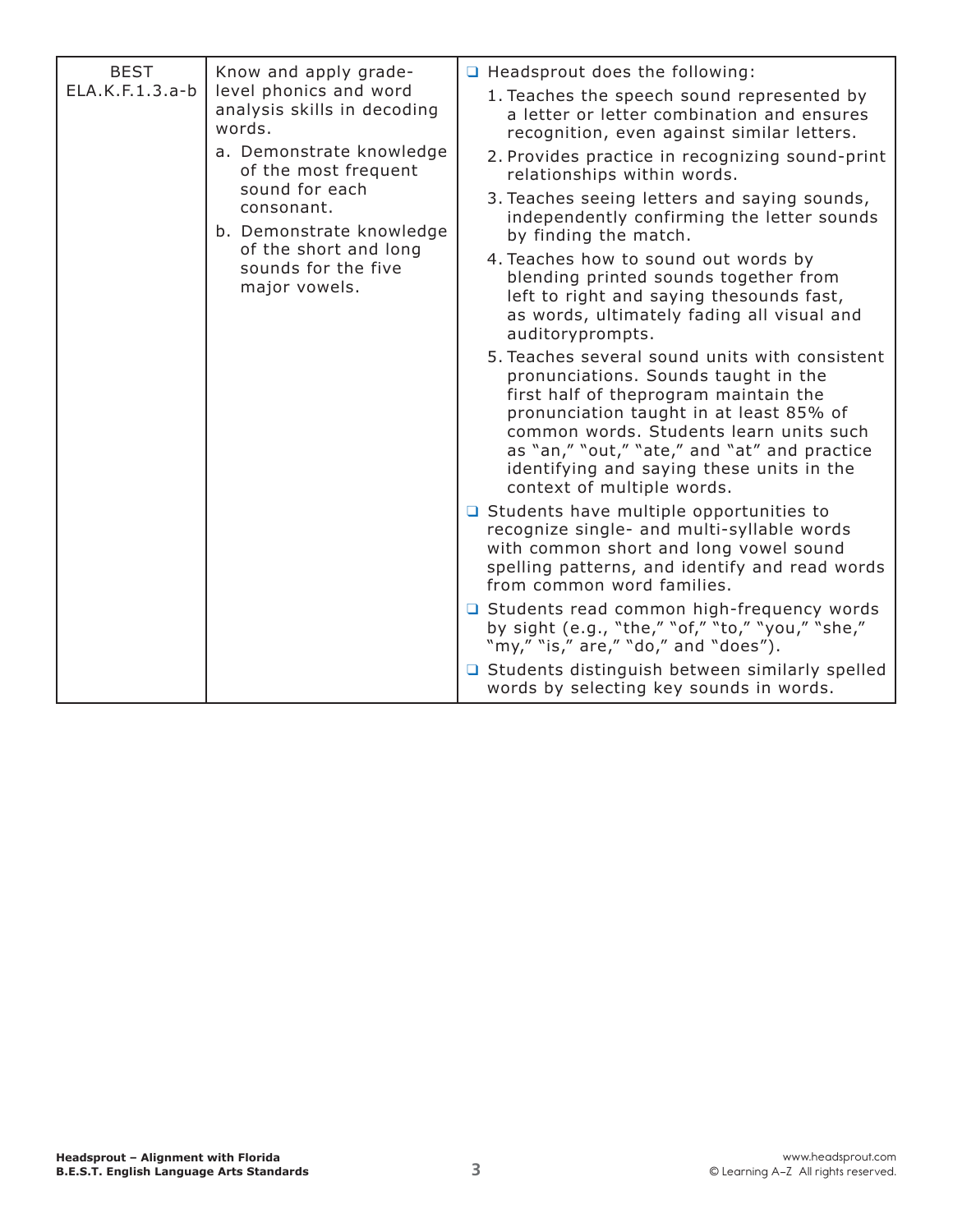| <b>BEST</b><br><b>ELA.K12.</b><br>EE.2.1 | Read and comprehend<br>grade-level complex texts<br>proficiently | □ Headsprout Early Reading includes specially<br>designed fluency exercises at the sound and<br>word level as well as at the sentence and<br>passage level. Fluency exercises at the sound<br>and word level include finding sounds within<br>words, saying sounds, and saying words.<br>$\Box$ Students recognize and fluently read high-<br>frequency sight words (e.g., "the," "a,"<br>"I," "he," "she," "and," "out," "is," "could,"<br>"would," "should," "come," "are," "has,"<br>"have," "in," "said," "wants," "on," "who,"<br>"what," "why," and "because"). |
|------------------------------------------|------------------------------------------------------------------|-----------------------------------------------------------------------------------------------------------------------------------------------------------------------------------------------------------------------------------------------------------------------------------------------------------------------------------------------------------------------------------------------------------------------------------------------------------------------------------------------------------------------------------------------------------------------|
|                                          |                                                                  | $\Box$ Students build oral reading fluency by<br>repeated readings of passages that gradually<br>increase in difficulty. The narrator models<br>appropriate pace and intonation, while<br>students do repeated readings of familiar and<br>unfamiliar passages to build rates.<br>□ Benchmark Reading Assessments (conducted<br>as part of Headsprout Early Reading) provide<br>the opportunity for teachers to record oral                                                                                                                                           |
|                                          |                                                                  | reading rate.<br>$\Box$ Fluency also forms the basis of the<br>Headsprout Early Reading Fluency-Building<br>component. Fluency building is a group of<br>printable or projectable activities where<br>students can do timed readings of sounds,<br>words, and connected text. During one-<br>minute stints, students are challenged to<br>meet specific targets (for example, reading<br>forty words in one minute) to help improve<br>fluency.                                                                                                                       |
|                                          |                                                                  | □ Additional reading opportunities are provided<br>through the use of ninety eBooks.<br>All informational eBooks provide opportunities<br>for students to actively engage in group<br>reading activities with purpose and<br>understanding.                                                                                                                                                                                                                                                                                                                           |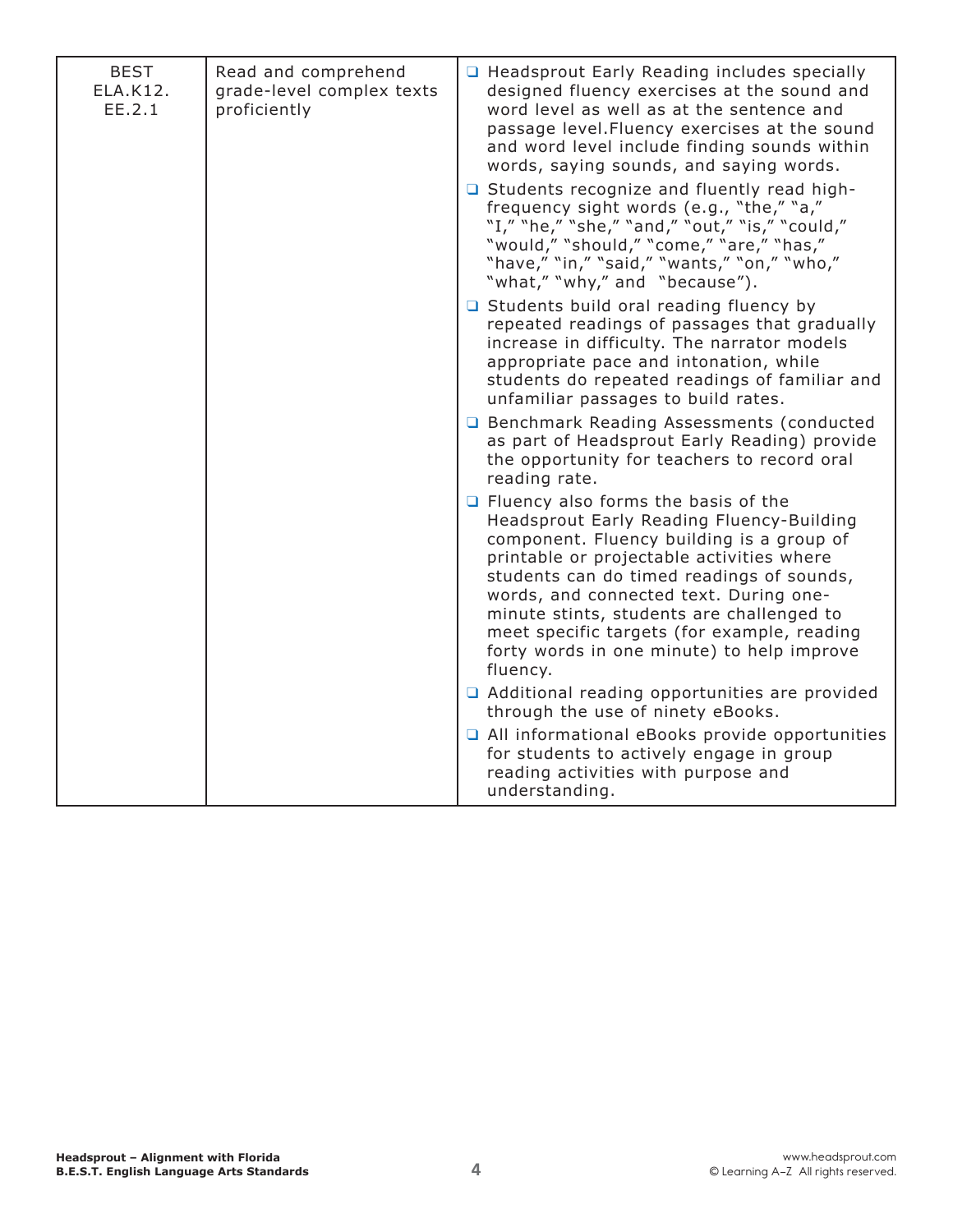| <b>BEST</b><br>ELA.K.R.2.2   | Identify the topic of and<br>multiple details in a text.                                                                                                                           | $\Box$ Students work with details during<br>comprehension activities at the sentence and<br>passage level for informational texts.            |
|------------------------------|------------------------------------------------------------------------------------------------------------------------------------------------------------------------------------|-----------------------------------------------------------------------------------------------------------------------------------------------|
| <b>BEST</b><br>ELA.K.R.3.2.b | Use topic and details for<br>an informational text.                                                                                                                                | $\Box$ All informational eBooks provide opportunities<br>for questions pertaining to key details in a<br>text.                                |
|                              |                                                                                                                                                                                    | $\Box$ Students work with details and main ideas<br>during comprehension activities at the<br>sentence and passage level.                     |
|                              |                                                                                                                                                                                    | $\Box$ All informational eBooks provide opportunities<br>for students to identify the reasons an author<br>gives to support points in a text. |
|                              | $\Box$ All informational eBooks provide opportunities<br>for students to describe the connection<br>between two individuals, events, ideas, or<br>pieces of information in a text. |                                                                                                                                               |

| <b>READING STANDARDS</b>   |                                                                                    |                                                                                                                                                                                                                                                                                                                                                                                                                                                                                                                                                                                                                                                                                                                                                                                                                                                                              |
|----------------------------|------------------------------------------------------------------------------------|------------------------------------------------------------------------------------------------------------------------------------------------------------------------------------------------------------------------------------------------------------------------------------------------------------------------------------------------------------------------------------------------------------------------------------------------------------------------------------------------------------------------------------------------------------------------------------------------------------------------------------------------------------------------------------------------------------------------------------------------------------------------------------------------------------------------------------------------------------------------------|
| <b>Standard</b><br>Code    | <b>Standard</b>                                                                    | <b>Headsprout Early Reading Alignment</b>                                                                                                                                                                                                                                                                                                                                                                                                                                                                                                                                                                                                                                                                                                                                                                                                                                    |
|                            | ELA.K.R.1: Reading Prose and Poetry                                                |                                                                                                                                                                                                                                                                                                                                                                                                                                                                                                                                                                                                                                                                                                                                                                                                                                                                              |
| <b>BEST</b><br>FLA.K.R.1.1 | Describe the main<br>character(s), setting, and<br>important events in a<br>story. | $\Box$ Students work with details during<br>comprehension activities at the sentence and<br>passage level.<br>$\Box$ All eBooks provide opportunities for questions<br>pertaining to key details in a text.<br>$\Box$ All eBooks provide opportunities for students<br>to retell stories.<br>$\Box$ Before students read stories online, they<br>work with pictures of main characters and<br>concepts to aid in comprehension.<br>$\Box$ Students read a text passage and select the<br>picture "that goes with the words," identifying<br>characters, settings, and major events in a<br>story.<br>$\Box$ All eBooks provide opportunities for questions<br>pertaining to characters, settings, and major<br>events in a story.<br>□ Beginning with Episode 37, eBooks provide<br>opportunities for students to ask and answer<br>questions about unknown words in a text. |
|                            |                                                                                    |                                                                                                                                                                                                                                                                                                                                                                                                                                                                                                                                                                                                                                                                                                                                                                                                                                                                              |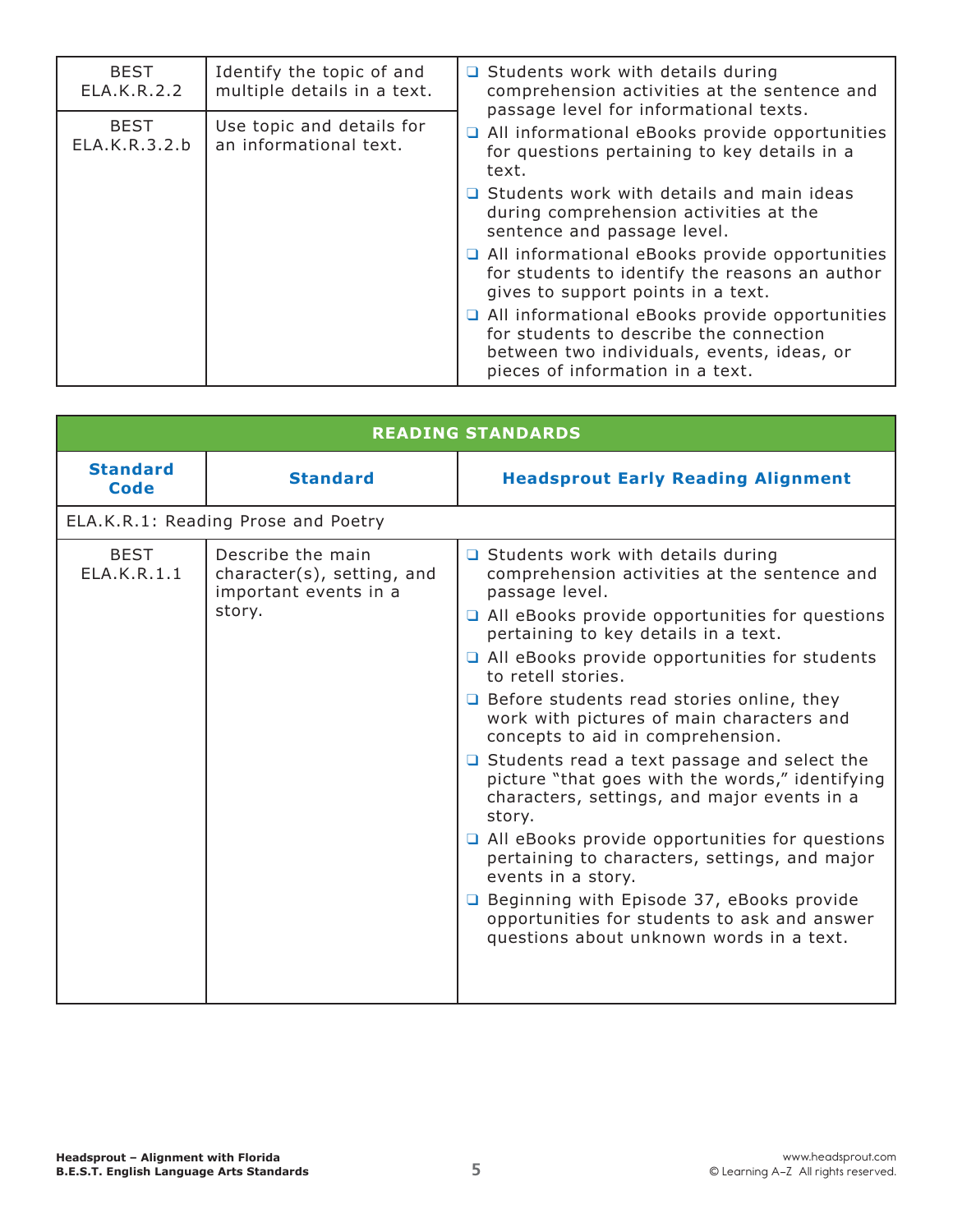| ELA.K.R.2: Reading Informational Text |                                                                                                                                |                                                                                                                                                                                                                                                                                                                                                                       |
|---------------------------------------|--------------------------------------------------------------------------------------------------------------------------------|-----------------------------------------------------------------------------------------------------------------------------------------------------------------------------------------------------------------------------------------------------------------------------------------------------------------------------------------------------------------------|
| <b>BEST</b><br>ELA.K.R.2.1            | Use titles, headings, and<br>illustrations to predict and<br>confirm the topic of texts.                                       | $\Box$ All informational eBooks provide opportunities<br>for students to describe the relationship<br>between illustrations and the text in which<br>they appear (e.g., what person, place, thing,<br>or idea in the text an illustration depicts).                                                                                                                   |
|                                       | ELA.K.R.3: Reading Across Genres                                                                                               |                                                                                                                                                                                                                                                                                                                                                                       |
| <b>BEST</b><br>ELA.K.R.3.2.a          | Retell a text orally to<br>enhance comprehension:<br>a. Use main character(s),<br>setting, and important<br>events in a story. | All eBooks provide opportunities for students<br>to retell stories.<br>$\Box$ Students read a text passage and select the<br>picture "that goes with the words," identifying<br>characters, settings, and major events in a<br>story.<br>$\Box$ All eBooks provide opportunities for questions<br>pertaining to characters, settings, and major<br>events in a story. |
| <b>BEST</b><br>ELA.K.R.3.3            | Compare and contrast<br>characters' experiences in<br>stories.                                                                 | All eBooks provide opportunities for students<br>to compare and contrast the adventures and<br>experiences of characters. The depth and<br>breadth of passage type and style allow for<br>many routes of comparison.                                                                                                                                                  |
| BEST ELA.K12.<br>EE.2.1               | Read and comprehend<br>grade-level complex texts<br>proficiently                                                               | $\Box$ Students read narrative text, expository text,<br>and poetry. All eBooks provide opportunities<br>for students to recognize common types of<br>texts (e.g., storybooks and poems).                                                                                                                                                                             |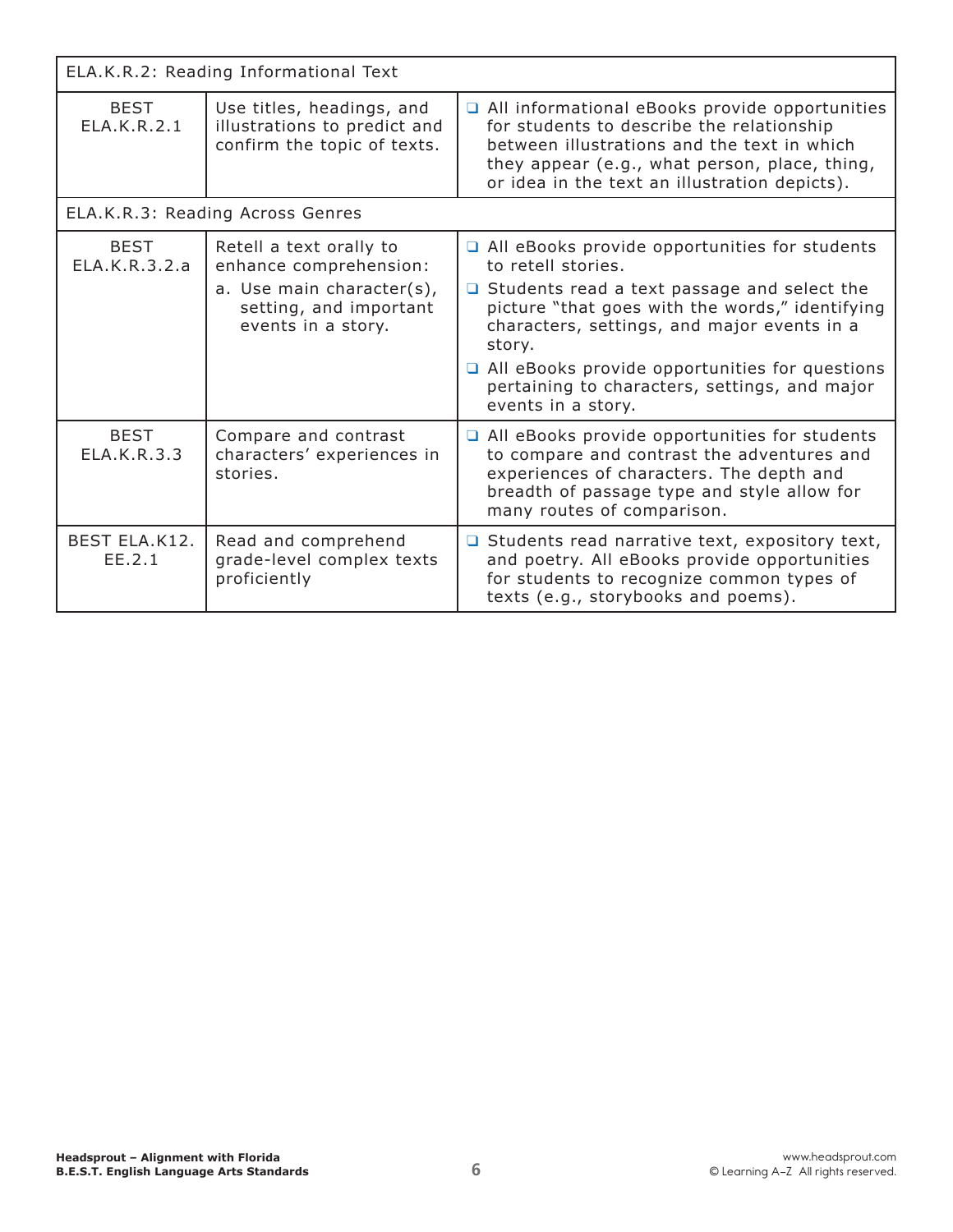|                                |                                                                                                    | <b>VOCABULARY</b>                                                                                                                                                                                                                                                                                                                                                                                                                                               |
|--------------------------------|----------------------------------------------------------------------------------------------------|-----------------------------------------------------------------------------------------------------------------------------------------------------------------------------------------------------------------------------------------------------------------------------------------------------------------------------------------------------------------------------------------------------------------------------------------------------------------|
| <b>Standard</b><br><b>Code</b> | <b>Standard</b>                                                                                    | <b>Headsprout Early Reading Alignment</b>                                                                                                                                                                                                                                                                                                                                                                                                                       |
| <b>BEST</b><br>ELA.K.V.1.1     | Recognize and<br>appropriately use grade-<br>level academic vocabulary<br>in speaking and writing. | All eBooks provide opportunities for students<br>to Identify new meanings for familiar words<br>and apply them accurately (e.g., knowing<br>"duck" is a bird and learning the verb "to<br>duck," which can be accomplished with the<br>character Quick Quack)<br>$\Box$ Students begin to add words that are likely to<br>be in their spoken vocabulary to their reading<br>vocabulary. Through the use of character<br>names and other less common words, they |
| <b>BEST</b><br>ELA.K.V.1.2     | Ask and answer questions<br>about unfamiliar words in<br>grade-level content.                      | learn that words they may have never before<br>encountered have meaning as well.<br>$\Box$ The online program teaches or reviews                                                                                                                                                                                                                                                                                                                                |
| <b>BEST</b><br>ELA.K.V.1.3     | Identify and sort<br>common words into                                                             | vocabulary words from the students' listening<br>vocabulary and prepares them to match<br>vocabulary words with pictures.                                                                                                                                                                                                                                                                                                                                       |
|                                | basic categories, relating<br>vocabulary to background<br>knowledge.                               | $\Box$ In the latter portion of the program, eBooks<br>provide opportunities for students to use<br>the most frequently occurring inflections<br>and affixes as clues to the meaning of such<br>unknown words as "smoothly," "wonderful,"<br>and "unknown."                                                                                                                                                                                                     |
|                                |                                                                                                    | $\Box$ In the latter portion of the program, eBooks<br>provide opportunities for students to ask and<br>answer questions about unknown words in an<br>informational text.                                                                                                                                                                                                                                                                                       |
|                                |                                                                                                    | □ The online story "Each One Is Yellow"<br>provides a starting point for students to gain<br>a sense of the concept of categories and to<br>sort other types of food or objects. "Things in<br>the Sky" and "What Lives in the Sea" provide<br>a further sense of categorization and more<br>starting points for students.                                                                                                                                      |
|                                |                                                                                                    | $\Box$ All eBooks provide opportunities for students<br>to relate frequently occurring verbs and<br>adjectives to their opposites.                                                                                                                                                                                                                                                                                                                              |
|                                |                                                                                                    | All eBooks provide opportunities for students<br>to identify real-life connections between<br>words and their use (e.g., note places at<br>school that are colorful).                                                                                                                                                                                                                                                                                           |
|                                |                                                                                                    | $\Box$ All eBooks provide opportunities for students<br>to distinguish shades of meaning among<br>verbs describing the same general action,<br>such as "hop" and "jump"; "look" and "peek";<br>and "cook" and "bake".                                                                                                                                                                                                                                           |
|                                |                                                                                                    | $\Box$ All eBooks provide opportunities for students<br>to use words and phrases acquired through<br>conversations, reading and being read to, and<br>responding to texts.                                                                                                                                                                                                                                                                                      |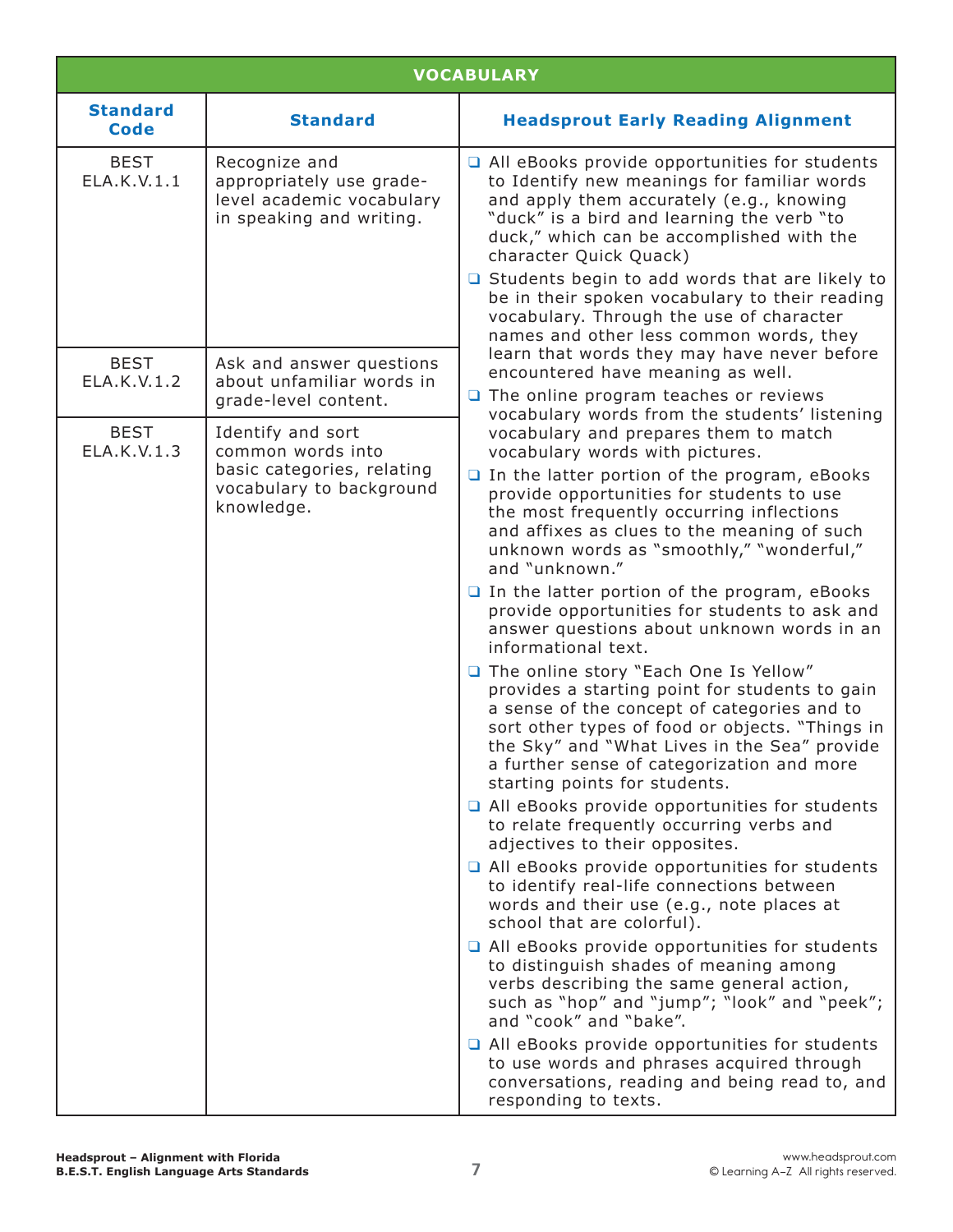### **Grade 1**

|                                |                                                                                                                                                                                                                                                                                                                                                                                                                                                                                                                                                                                       | <b>FOUNDATIONAL SKILLS</b>                                                                                                                                                                                                                                                                                                                                                                                                                                                                                                                                                                                                                                                                                                                                                                                                                                                                                                                                                                                                                                                                                                                                                                                                                                                                                                                                                                                                                                                                                                                                                                                                                                                                                                     |
|--------------------------------|---------------------------------------------------------------------------------------------------------------------------------------------------------------------------------------------------------------------------------------------------------------------------------------------------------------------------------------------------------------------------------------------------------------------------------------------------------------------------------------------------------------------------------------------------------------------------------------|--------------------------------------------------------------------------------------------------------------------------------------------------------------------------------------------------------------------------------------------------------------------------------------------------------------------------------------------------------------------------------------------------------------------------------------------------------------------------------------------------------------------------------------------------------------------------------------------------------------------------------------------------------------------------------------------------------------------------------------------------------------------------------------------------------------------------------------------------------------------------------------------------------------------------------------------------------------------------------------------------------------------------------------------------------------------------------------------------------------------------------------------------------------------------------------------------------------------------------------------------------------------------------------------------------------------------------------------------------------------------------------------------------------------------------------------------------------------------------------------------------------------------------------------------------------------------------------------------------------------------------------------------------------------------------------------------------------------------------|
| <b>Standard</b><br><b>Code</b> | <b>Standard</b>                                                                                                                                                                                                                                                                                                                                                                                                                                                                                                                                                                       | <b>Headsprout Early Reading Alignment</b>                                                                                                                                                                                                                                                                                                                                                                                                                                                                                                                                                                                                                                                                                                                                                                                                                                                                                                                                                                                                                                                                                                                                                                                                                                                                                                                                                                                                                                                                                                                                                                                                                                                                                      |
| <b>BEST</b><br>ELA.1.F.1.2a-e  | Demonstrate phonological<br>awareness.<br>a. Segment spoken words<br>into initial, medial,<br>and final phonemes,<br>including words with<br>digraphs, blends, and<br>trigraphs.<br>b. Orally blend initial,<br>medial, and final<br>phonemes together<br>to produce a single-<br>syllable word that<br>includes digraphs,<br>blends, or trigraphs.<br>c. Blend single-syllable<br>spoken words with at<br>least five phonemes.<br>d. Segment single-syllable<br>spoken words with at<br>least five phonemes.<br>e. Segment and blend<br>phonemes in multi-<br>syllable spoken words. | □ Students learn ninety-four carefully chosen<br>phonetic elements to maximize their decoding<br>repertoire.<br>$\Box$ Students have multiple opportunities to<br>recognize single words with common short<br>and long vowel sound spelling patterns, and<br>identify and read words from common word<br>families.<br>$\Box$ Instruction in phonics and phonemic<br>awareness occurs throughout Headsprout<br>Early Reading as students put sounds<br>together, hear sounds slowly blended, say<br>sounds slowly blended, hear the sounds said<br>fast as whole words, and eventually say the<br>words fast themselves. Students not only<br>identify and say the sounds letters make,<br>both independently and as blended units, but<br>also listen to and identify the sounds they<br>say, which is a critical step in auditory and<br>phonemic awareness. Students also segment<br>single real and nonsense words into separate<br>sounds (phonemes) and blend multiple<br>sounds (phonemes) into real or nonsense<br>words.<br>□ Students find that sounds can be combined<br>to make meaningful units of phonemic<br>information.<br>□ Students discover that some sounds can have<br>other sounds inside them and that sound<br>units can be combined to make new sounds.<br>$\Box$ Headsprout teaches that words can begin or<br>end with the same sound and the recognition<br>that words can be broken down into onsets<br>and rimes -including vocal production. First,<br>students build words by selecting sounds<br>(some words share common first or last<br>sounds), later producing those words and<br>matching their production to a sample, and<br>finally saying those words in the context of a<br>story. |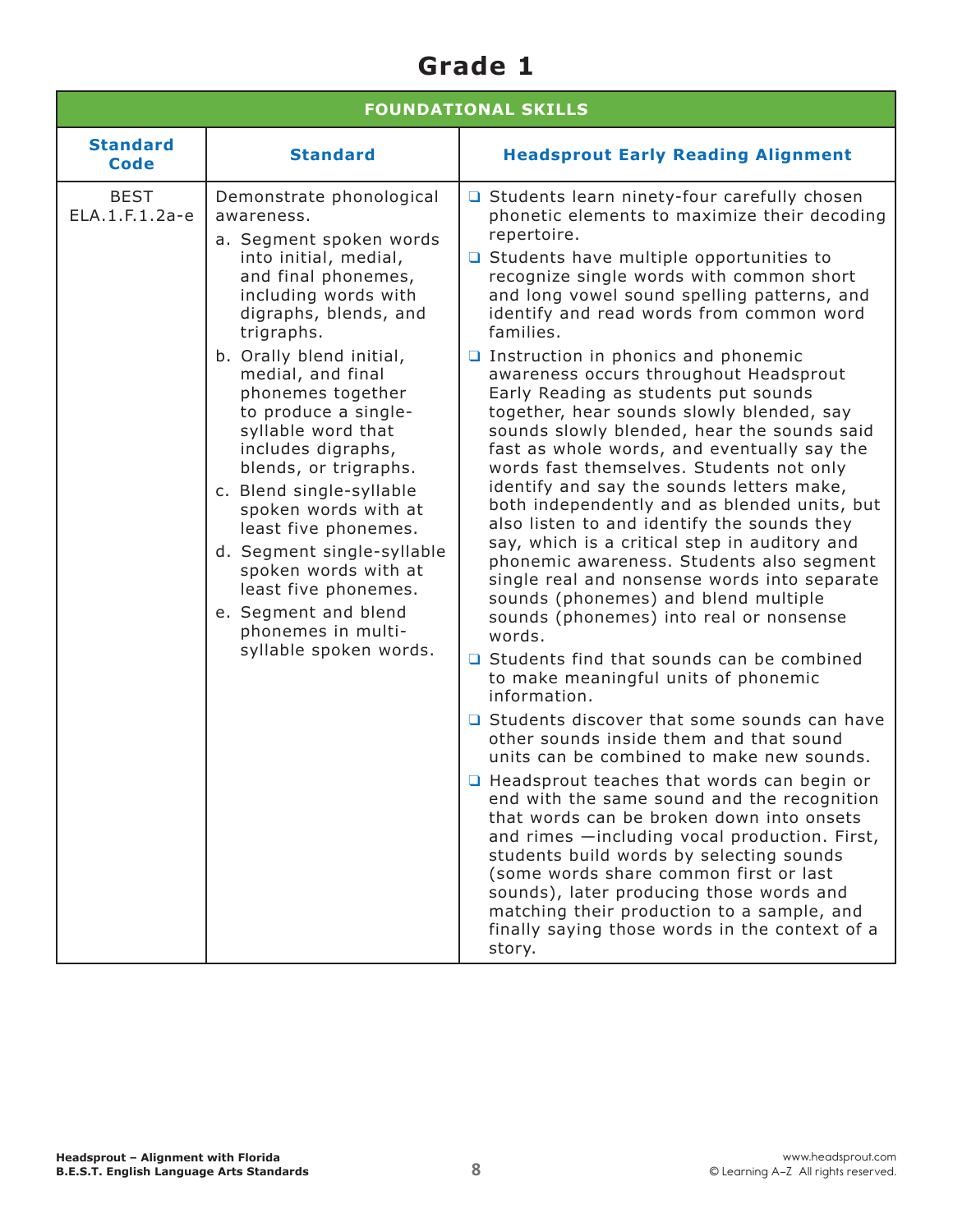| <b>BEST</b><br>ELA.1.F.1.3a-f | Use knowledge of grade-<br>appropriate phonics and<br>word-analysis skills to<br>decode words accurately.<br>a. Decode words using<br>knowledge of spelling-<br>sound correspondences<br>for common consonant<br>digraphs, trigraphs, and<br>blends.<br>b. Decode simple words<br>with r-controlled<br>vowels.<br>c. Decode and encode<br>regularly spelled one-<br>syllable words.<br>d. Decode words with<br>inflectional endings.<br>e. Decode two-syllable<br>words with regular<br>patterns by breaking<br>the words into syllables.<br>f. Decode words that use<br>final -e and vowel<br>teams to make long-<br>vowel sound. | $\Box$ Headsprout does the following:<br>1. Teaches the speech sound represented by<br>a letter or letter combination, including<br>common consonant digraphs, and ensures<br>recognition, even against similar letters.<br>2. Provides practice in recognizing sound-<br>print relationships within words.<br>3. Teaches seeing letters and saying sounds,<br>independently confirming the letter sounds<br>by finding the match.<br>4. Teaches how to sound out words,<br>including two-syllable words and words<br>with inflectional endings, by blending<br>printed sounds together from left to right<br>and saying the sounds fast, as words,<br>ultimately fading all visual and auditory<br>prompts.<br>5. Teaches several sound units with consistent<br>pronunciations. Sounds taught in the<br>first half of the program maintain the<br>pronunciation taught in at least 85% of<br>common words. Students learn units such<br>as "an," "out," "ate," and "at" and practice<br>identifying and saying these units in the<br>context of multiple words.<br>$\Box$ Students have multiple opportunities to<br>recognize single-syllable words with common<br>short and long vowel sound spelling patterns,<br>and identify and read words from common<br>word families.<br>□ Headsprout teaches "-ing," "-ed," "-es,"<br>and "-est." Students practice these within a<br>variety of words, such as "pouted," "talking,"<br>"wanted," "biggest," "cakes," "bringing," and<br>many others.<br>□ Headsprout teaches many common sight<br>words, including "the," "said," "could,"<br>"would," "should," "come," "are," "one," "two,"<br>"does," and others.<br>$\Box$ Headsprout teaches students a strategy<br>called "ballparking" to help them figure out<br>words that are slightly irregular, such as<br>"work." |
|-------------------------------|------------------------------------------------------------------------------------------------------------------------------------------------------------------------------------------------------------------------------------------------------------------------------------------------------------------------------------------------------------------------------------------------------------------------------------------------------------------------------------------------------------------------------------------------------------------------------------------------------------------------------------|-----------------------------------------------------------------------------------------------------------------------------------------------------------------------------------------------------------------------------------------------------------------------------------------------------------------------------------------------------------------------------------------------------------------------------------------------------------------------------------------------------------------------------------------------------------------------------------------------------------------------------------------------------------------------------------------------------------------------------------------------------------------------------------------------------------------------------------------------------------------------------------------------------------------------------------------------------------------------------------------------------------------------------------------------------------------------------------------------------------------------------------------------------------------------------------------------------------------------------------------------------------------------------------------------------------------------------------------------------------------------------------------------------------------------------------------------------------------------------------------------------------------------------------------------------------------------------------------------------------------------------------------------------------------------------------------------------------------------------------------------------------------------------------------------------------------------------|
|-------------------------------|------------------------------------------------------------------------------------------------------------------------------------------------------------------------------------------------------------------------------------------------------------------------------------------------------------------------------------------------------------------------------------------------------------------------------------------------------------------------------------------------------------------------------------------------------------------------------------------------------------------------------------|-----------------------------------------------------------------------------------------------------------------------------------------------------------------------------------------------------------------------------------------------------------------------------------------------------------------------------------------------------------------------------------------------------------------------------------------------------------------------------------------------------------------------------------------------------------------------------------------------------------------------------------------------------------------------------------------------------------------------------------------------------------------------------------------------------------------------------------------------------------------------------------------------------------------------------------------------------------------------------------------------------------------------------------------------------------------------------------------------------------------------------------------------------------------------------------------------------------------------------------------------------------------------------------------------------------------------------------------------------------------------------------------------------------------------------------------------------------------------------------------------------------------------------------------------------------------------------------------------------------------------------------------------------------------------------------------------------------------------------------------------------------------------------------------------------------------------------|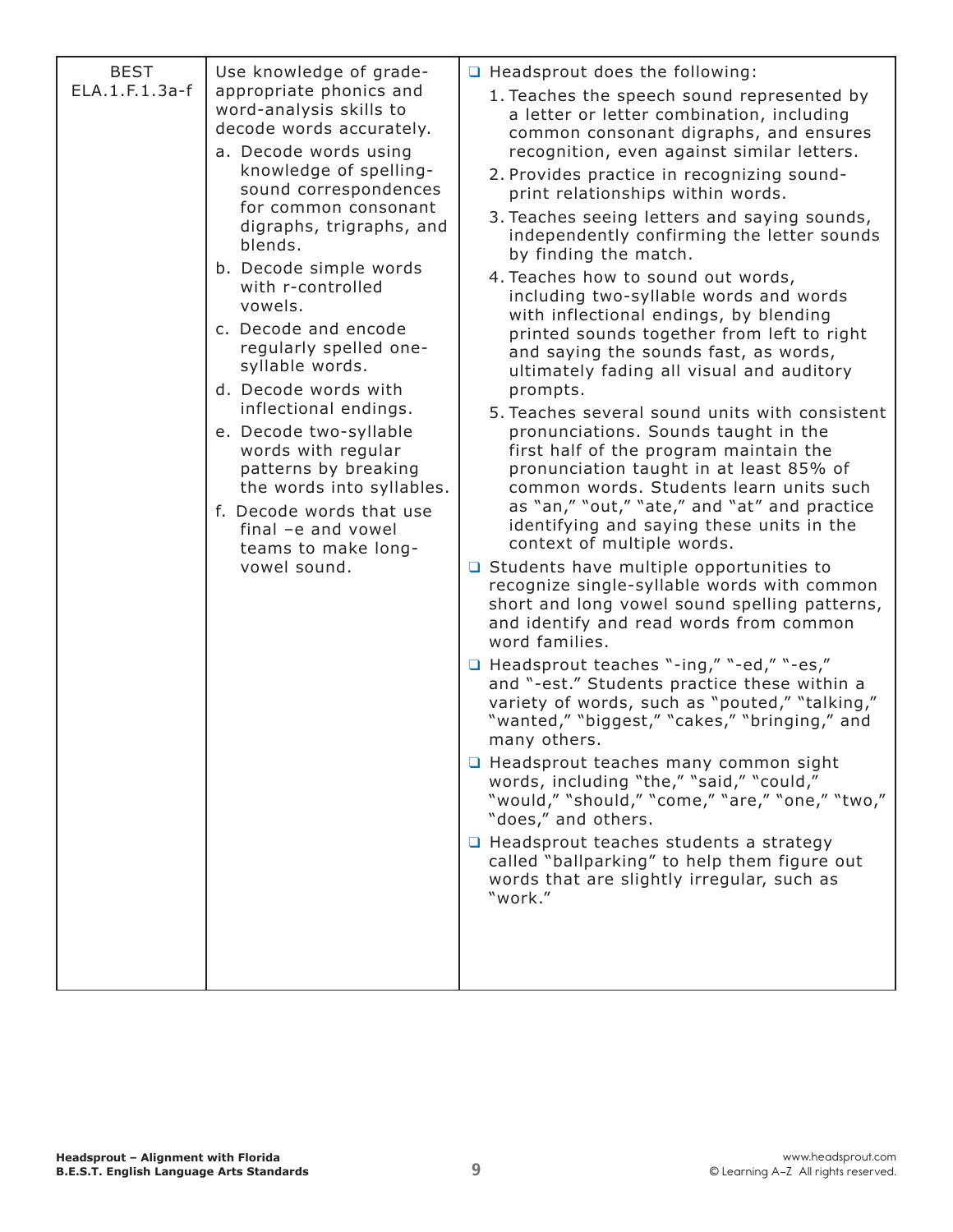| $\Box$ Students build oral reading fluency by<br>repeated readings of passages that gradually<br>increase in difficulty. The narrator models<br>appropriate pace and intonation, while<br>students do repeated readings of familiar and<br>unfamiliar passages to build reading rates.<br>□ Benchmark Reading Assessments (conducted<br>as part of Headsprout Early Reading) provide | the opportunity for teachers to record oral<br>reading rate. | <b>BEST</b><br>ELA.1.F.1.4a | Read grade-level<br>texts with accuracy,<br>automaticity, and<br>appropriate prosody or<br>expression.<br>a. Recognize and read with<br>automaticity the grade-<br>level sight words. | $\Box$ Headsprout Early Reading includes specially<br>designed fluency exercises at the sound and<br>word level as well as at the sentence and<br>passage level. Fluency exercises at the sound<br>and word level include finding sounds within<br>words, saying sounds, and saying words.<br>□ Students recognize and fluently read high-<br>frequency sight words (e.g., "the," "a,"<br>"I," "he," "she," "and," "out," "is," "could,"<br>"would," "should," "come," "are," "has,"<br>"have," "in," "said," "wants," "on," "who,"<br>"what," "why," and "because"). |
|--------------------------------------------------------------------------------------------------------------------------------------------------------------------------------------------------------------------------------------------------------------------------------------------------------------------------------------------------------------------------------------|--------------------------------------------------------------|-----------------------------|---------------------------------------------------------------------------------------------------------------------------------------------------------------------------------------|-----------------------------------------------------------------------------------------------------------------------------------------------------------------------------------------------------------------------------------------------------------------------------------------------------------------------------------------------------------------------------------------------------------------------------------------------------------------------------------------------------------------------------------------------------------------------|
|                                                                                                                                                                                                                                                                                                                                                                                      |                                                              |                             |                                                                                                                                                                                       |                                                                                                                                                                                                                                                                                                                                                                                                                                                                                                                                                                       |

|                            | <b>READING</b>                                                  |                                                                                                                                                                                                                                                                                                                   |  |
|----------------------------|-----------------------------------------------------------------|-------------------------------------------------------------------------------------------------------------------------------------------------------------------------------------------------------------------------------------------------------------------------------------------------------------------|--|
| <b>Standard</b><br>Code    | <b>Standard</b>                                                 | <b>Headsprout Early Reading Alignment</b>                                                                                                                                                                                                                                                                         |  |
|                            | ELA.1.R.1: Reading Prose and Poetry                             |                                                                                                                                                                                                                                                                                                                   |  |
| <b>BEST</b><br>ELA.1.R.1.1 | Identify and describe the<br>main story elements in a<br>story. | $\Box$ Students read a text passage and select the<br>picture "that goes with the words," identifying<br>characters, settings, and major events in a<br>story.<br>$\Box$ All eBooks provide opportunities for questions<br>pertaining to characters, settings, and major<br>events in a story, using key details. |  |
| <b>BEST</b><br>FLA.1.R.1.3 | Explain who is telling the<br>story using context clues.        | $\Box$ The eBooks provide opportunities for students<br>to identify who is telling the story at various<br>points in a text.                                                                                                                                                                                      |  |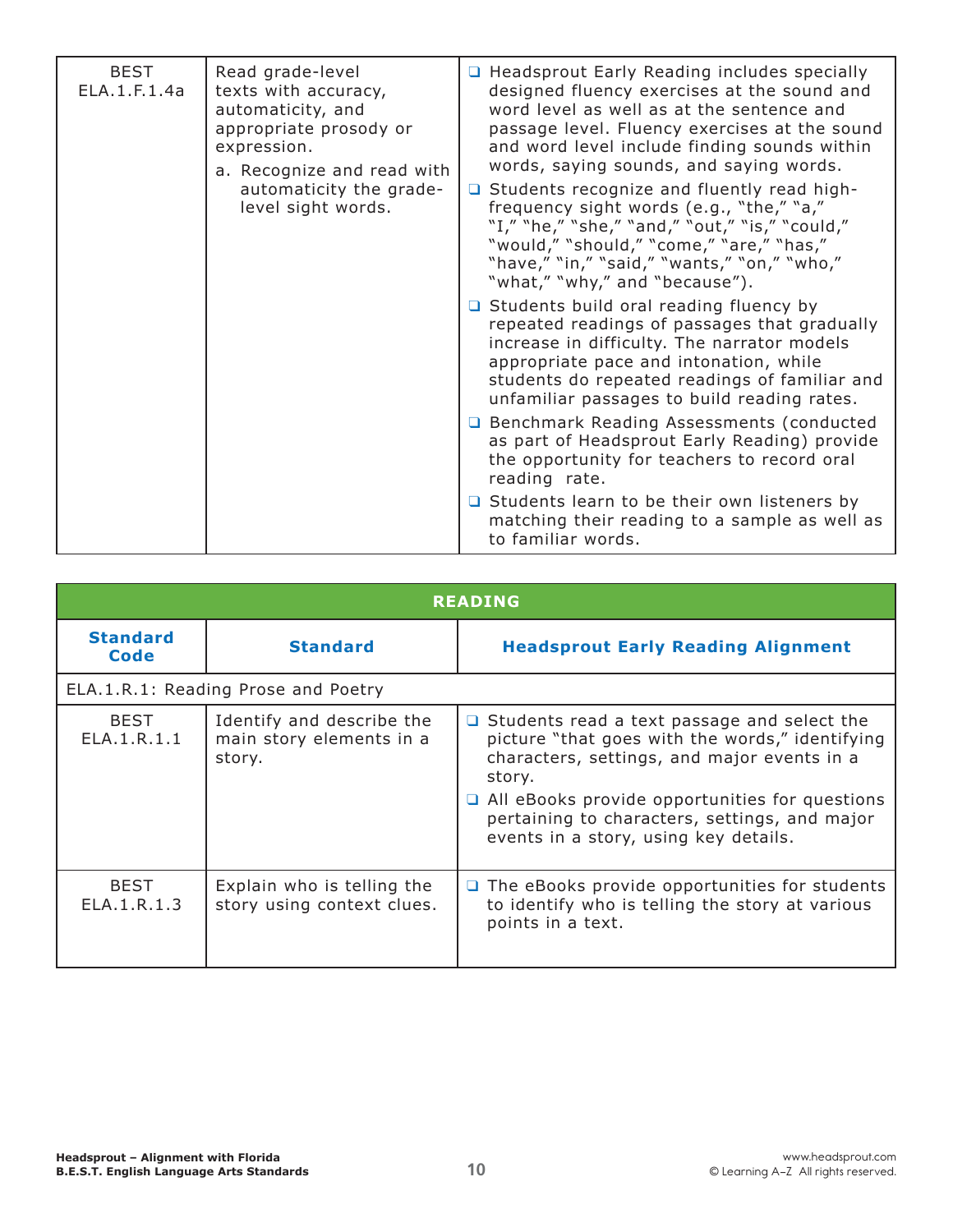| ELA.1.R.2: Reading Informational Text |                                                                                                                                                                                                                                            |                                                                                                                                                                                                                                                                                                                                                                                                                                                                                                                                                                                                                                                                                                                                                                                                                       |
|---------------------------------------|--------------------------------------------------------------------------------------------------------------------------------------------------------------------------------------------------------------------------------------------|-----------------------------------------------------------------------------------------------------------------------------------------------------------------------------------------------------------------------------------------------------------------------------------------------------------------------------------------------------------------------------------------------------------------------------------------------------------------------------------------------------------------------------------------------------------------------------------------------------------------------------------------------------------------------------------------------------------------------------------------------------------------------------------------------------------------------|
| <b>BEST</b><br>ELA.1.R.2.1            | Use text features,<br>including titles, headings,<br>captions, graphs,<br>maps, glossaries,<br>and/or illustrations,<br>to demonstrate<br>understanding of texts.                                                                          | $\Box$ All informational eBooks provide opportunities<br>for students to distinguish between<br>information provided by pictures or other<br>illustrations and information provided by the<br>words in a text.<br>All informational eBooks provide opportunities<br>for students to use the illustrations and<br>details in a text to describe its key ideas.                                                                                                                                                                                                                                                                                                                                                                                                                                                         |
| <b>BEST</b><br>ELA.1.R.2.2            | Identify the topic of and<br>relevant details in a text.                                                                                                                                                                                   | $\Box$ Students work with key details during<br>comprehension activities at the sentence and<br>passage level for informational text.<br>All informational eBooks provide opportunities<br>for questions pertaining to key details in a<br>text.<br>□ The Sprout Stories include illustrated<br>expository texts on topics including space<br>("Mars, the Fourth Planet"), sea life ("What<br>Lives in the Sea?"), and others. These stories<br>provide opportunities for students to retell<br>key details of a text.<br>All informational eBooks provide opportunities<br>for students to identify the reasons an author<br>gives to support points in a text.                                                                                                                                                      |
|                                       | ELA.1.R.3: Reading Across Genres                                                                                                                                                                                                           |                                                                                                                                                                                                                                                                                                                                                                                                                                                                                                                                                                                                                                                                                                                                                                                                                       |
| <b>BEST</b><br>ELA.1.R.3.2.a-b        | Retell a text in oral or<br>written form to enhance<br>comprehension.<br>a. Use main story<br>elements at the<br>beginning, middle, and<br>end for a literary text.<br>b. Use topic and<br>important details for an<br>informational text. | $\Box$ Students work with details and main ideas<br>during comprehension activities at the<br>sentence and passage level.<br>All eBooks provide opportunities for students<br>to retell stories, including key details, and to<br>demonstrate understanding of their central<br>message or lesson.<br>□ Students work with key details during<br>comprehension activities at the sentence and<br>passage level for informational text.<br>All informational eBooks provide opportunities<br>for questions pertaining to key details in a<br>text.<br>The Sprout Stories include illustrated<br>expository texts on topics including space<br>("Mars, the Fourth Planet"), sea life ("What<br>Lives in the Sea?"), and others. These stories<br>provide opportunities for students to retell<br>key details of a text. |
| <b>BEST</b><br>ELA.1.R.3.3            | Compare and contrast two<br>texts on the same topic.                                                                                                                                                                                       | All eBooks provide opportunities for students<br>to compare and contrast the adventures and<br>experiences of characters. The depth and<br>breadth of passage type and style allow for<br>many routes of comparison.                                                                                                                                                                                                                                                                                                                                                                                                                                                                                                                                                                                                  |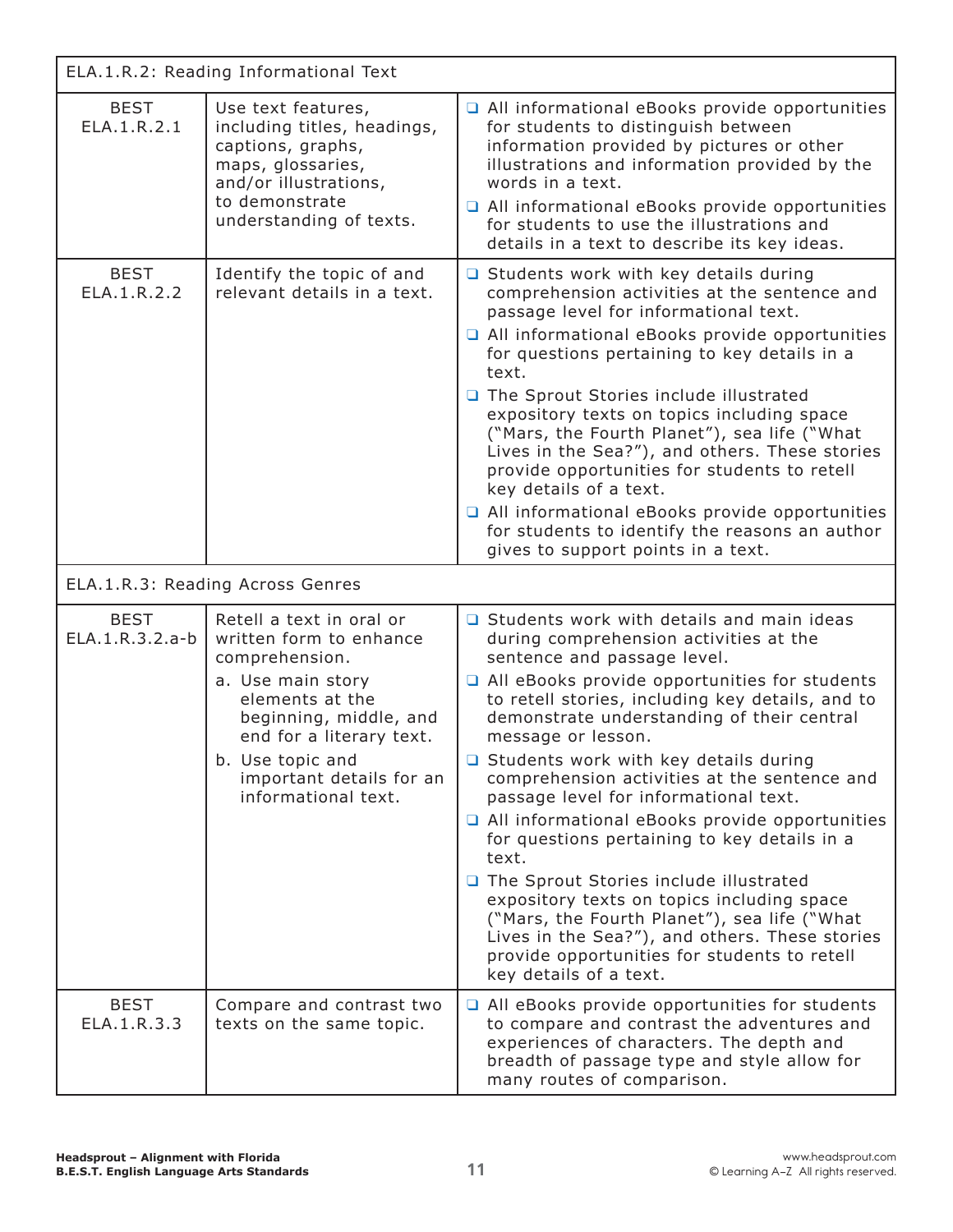| <b>BEST</b> | Read and comprehend       | $\Box$ All informational eBooks provide opportunities |
|-------------|---------------------------|-------------------------------------------------------|
| ELA.K12.    | grade-level complex texts | for students to read, with prompting and              |
| EE.2.1      | proficiently.             | support, informational texts appropriately            |
|             |                           | complex for grade 1.                                  |

| <b>VOCABULARY</b>              |                                                                                                                   |                                                                                                                                                                                                                                                                                                                                                                                                                                                                                                                                                                                                                                                                                                                                                                                                                                                                                                     |
|--------------------------------|-------------------------------------------------------------------------------------------------------------------|-----------------------------------------------------------------------------------------------------------------------------------------------------------------------------------------------------------------------------------------------------------------------------------------------------------------------------------------------------------------------------------------------------------------------------------------------------------------------------------------------------------------------------------------------------------------------------------------------------------------------------------------------------------------------------------------------------------------------------------------------------------------------------------------------------------------------------------------------------------------------------------------------------|
| <b>Standard</b><br><b>Code</b> | <b>Standard</b>                                                                                                   | <b>Headsprout Early Reading Alignment</b>                                                                                                                                                                                                                                                                                                                                                                                                                                                                                                                                                                                                                                                                                                                                                                                                                                                           |
| <b>BEST</b><br>ELA.1.V.1.1     | Recognize and<br>appropriately use grade-<br>level academic vocabulary<br>in speaking and writing.                | □ The online story "Each One Is Yellow"<br>provides a starting point for students to<br>sort words into categories (e.g., colors and<br>clothing) to gain a sense of the concepts the<br>categories represent. "Things in the Sky" and<br>"What Lives in the Sea?" provide a further<br>sense of categorization and more starting<br>points for students. All of these stories allow<br>students to define words by category and by<br>one or more key attributes (e.g., a "duck" is<br>a bird that swims; a "tiger" is a large cat with<br>stripes).<br>$\Box$ All eBooks provide opportunities for students<br>to distinguish shades of meaning among verbs<br>differing in manner (e.g., "look," "peek,"<br>"glance,"; "stare," "glare," and "scowl") and<br>adjectives differing in intensity (e.g., "large"<br>and "gigantic") by defining or choosing them,<br>or by acting out the meanings. |
| <b>BEST</b><br>ELA.1.V.1.2     | Identify and use<br>frequently occurring base<br>words and their common<br>inflections in grade-level<br>content. | □ Headsprout Early Reading eBooks provide<br>opportunities for students to use frequently<br>occurring affixes as a clue to the meaning of<br>a word and to identify frequently occurring<br>root words (e.g., "look") and their inflectional<br>forms (e.g., "looks," "looked," and "looking").<br>□ Headsprout teaches "-ing," "-ed," "-es,"<br>and "-est." Students practice these within a<br>variety of words, such as "pouted," "talking,"<br>"wanted," "biggest," "cakes," "bringing," and<br>many others.                                                                                                                                                                                                                                                                                                                                                                                   |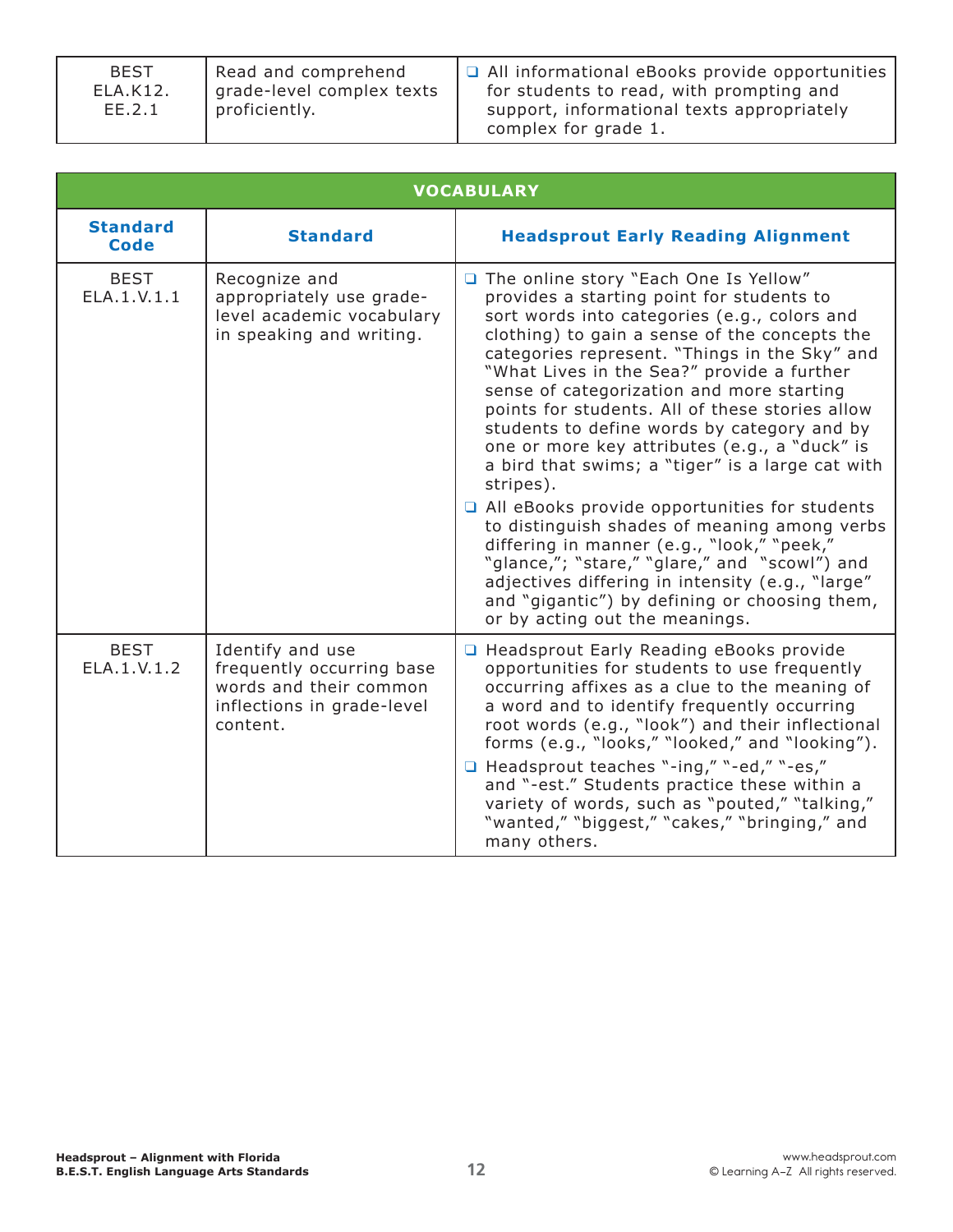| <b>BEST</b><br>ELA.1.V.1.3 | Identify and use picture<br>clues, context clues, word<br>relationships, reference<br>materials, and/or<br>background knowledge to<br>determine the meaning of<br>unknown words. | $\Box$ Headsprout teaches picture review and<br>related comprehension skills by having<br>students fill in the blank with words that best<br>describe what is happening in the picture.<br>$\Box$ In the latter portion of the program, eBooks<br>provide opportunities for students to ask and<br>answer questions to help determine or clarify<br>the meaning of words and phrases in a text.<br>All eBooks provide opportunities for students<br>to use words acquired through reading<br>and responding to texts, including using<br>frequently occurring conjunctions ("and," "or,"<br>"but") to signal simple relationships (e.g.,<br>I named my hamster Nibblet because she<br>nibbles too much because she likes that).<br>$\Box$ Students practice more inferential<br>comprehension skills by reading familiar<br>passages, listening to various types of<br>comprehension questions, and selecting<br>the picture that best answers the auditory<br>question.<br>□ Students demonstrate full text-based<br>comprehension skills by reading passages,<br>questions, and an array of phrase or sentence<br>responses and then selecting the best answer.<br>$\Box$ Headsprout integrates working with words<br>based on meaning and grammatical structure<br>in the context of sentence construction and<br>meaning. For example, students "construct<br>meaning" by creating their own sentence that<br>is then animated to reflect the meaning of |
|----------------------------|----------------------------------------------------------------------------------------------------------------------------------------------------------------------------------|--------------------------------------------------------------------------------------------------------------------------------------------------------------------------------------------------------------------------------------------------------------------------------------------------------------------------------------------------------------------------------------------------------------------------------------------------------------------------------------------------------------------------------------------------------------------------------------------------------------------------------------------------------------------------------------------------------------------------------------------------------------------------------------------------------------------------------------------------------------------------------------------------------------------------------------------------------------------------------------------------------------------------------------------------------------------------------------------------------------------------------------------------------------------------------------------------------------------------------------------------------------------------------------------------------------------------------------------------------------------------------------------------------------------------------------------------------------|
|                            |                                                                                                                                                                                  | the sentence. Students also create sentences<br>based upon the meaning implied in pictures.                                                                                                                                                                                                                                                                                                                                                                                                                                                                                                                                                                                                                                                                                                                                                                                                                                                                                                                                                                                                                                                                                                                                                                                                                                                                                                                                                                  |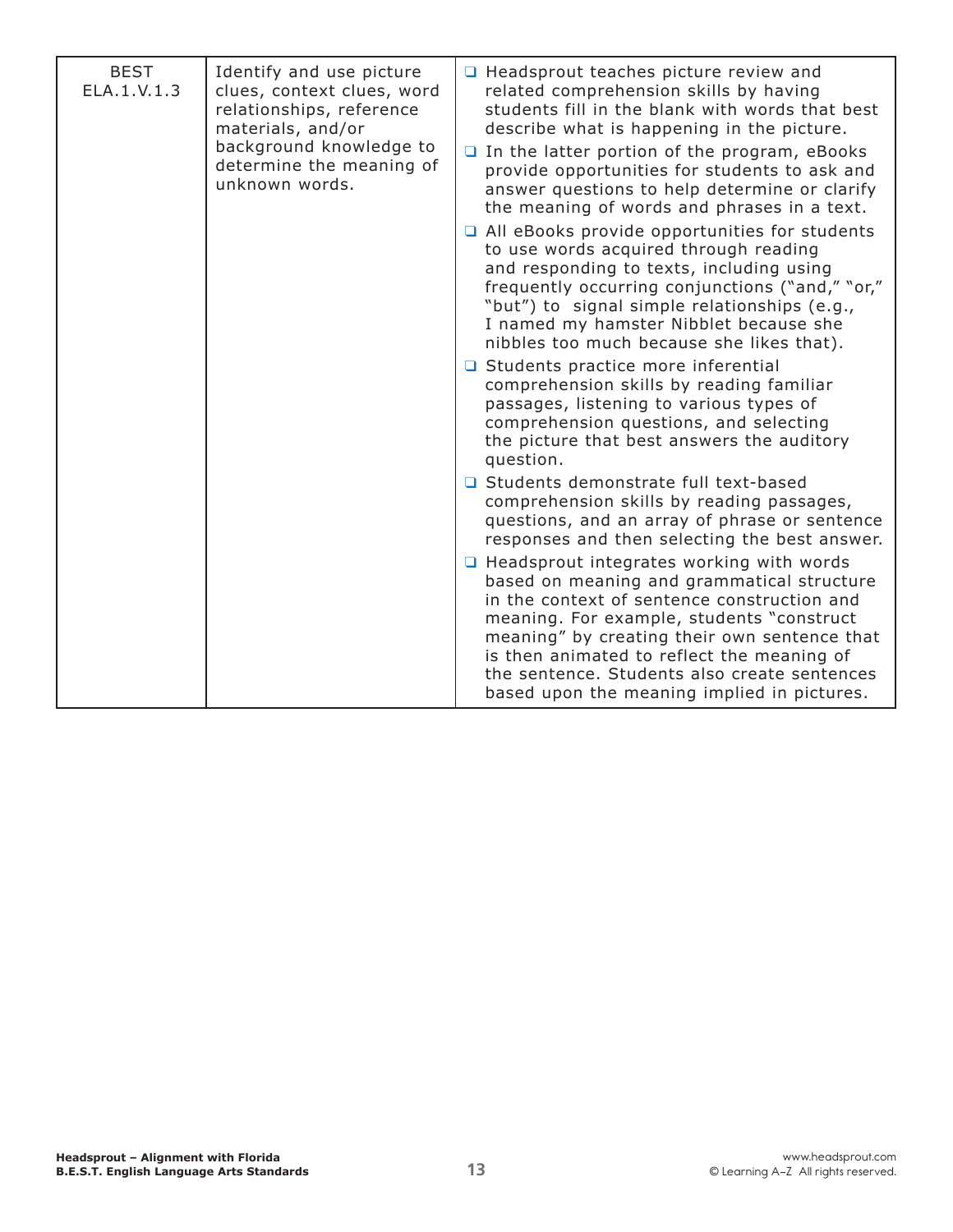## **Grade 2**

|                                          |                                                                                                                                                                                                                                                                                                                                                                                | <b>FOUNDATIONAL SKILLS</b>                                                                                                                                                                                                                                                                                                                                                                                                                                                                                                                                                                                                                                                                                                                                                                                                                                                                                                                                                                                                                                                                                                                                   |
|------------------------------------------|--------------------------------------------------------------------------------------------------------------------------------------------------------------------------------------------------------------------------------------------------------------------------------------------------------------------------------------------------------------------------------|--------------------------------------------------------------------------------------------------------------------------------------------------------------------------------------------------------------------------------------------------------------------------------------------------------------------------------------------------------------------------------------------------------------------------------------------------------------------------------------------------------------------------------------------------------------------------------------------------------------------------------------------------------------------------------------------------------------------------------------------------------------------------------------------------------------------------------------------------------------------------------------------------------------------------------------------------------------------------------------------------------------------------------------------------------------------------------------------------------------------------------------------------------------|
| <b>Standard</b><br><b>Code</b>           | <b>Standard</b>                                                                                                                                                                                                                                                                                                                                                                | <b>Headsprout Early Reading Alignment</b>                                                                                                                                                                                                                                                                                                                                                                                                                                                                                                                                                                                                                                                                                                                                                                                                                                                                                                                                                                                                                                                                                                                    |
| <b>BEST</b><br>ELA.2.F.1.3.<br>$a-b$ , d | Use knowledge of grade-<br>appropriate phonics and<br>word-analysis skills to<br>decode words.<br>a. Decode words with<br>variable vowel teams<br>$(e.g., oo, ea, ou)$ and<br>vowel diphthongs (e.g.,<br>oi, oy, ow).<br>b. Decode regularly<br>spelled two-syllable<br>words with long and<br>short vowels.<br>c. d. Decode words with<br>prefixes<br>common<br>and suffixes. | $\Box$ Headsprout does the following:<br>1. Teaches the speech sound represented by<br>a letter or letter combination, including<br>common consonant digraphs, and ensures<br>recognition, even against similar letters.<br>2. Provides practice in recognizing sound-print<br>relationships within words.<br>3. Teaches seeing letters and saying sounds,<br>independently confirming the letter sounds<br>by finding the match.<br>4. Teaches how to sound out words,<br>including two-syllable words and words<br>with inflectional endings, by blending<br>printed sounds together from left to right<br>and saying the sounds fast, as words,<br>ultimately fading all visual and auditory<br>prompts.<br>□ Students have multiple opportunities to<br>identify words with inconsistent but common<br>spelling-sound correspondences.<br>□ Headsprout teaches many common sight<br>words, including "the," "said," "could,"<br>"would," "should," "come," "are," "one," "two,"<br>"does," and others.<br>□ Headsprout teaches students a strategy called<br>"ballparking" to help them figure out words<br>that are slightly irregular, such as "work." |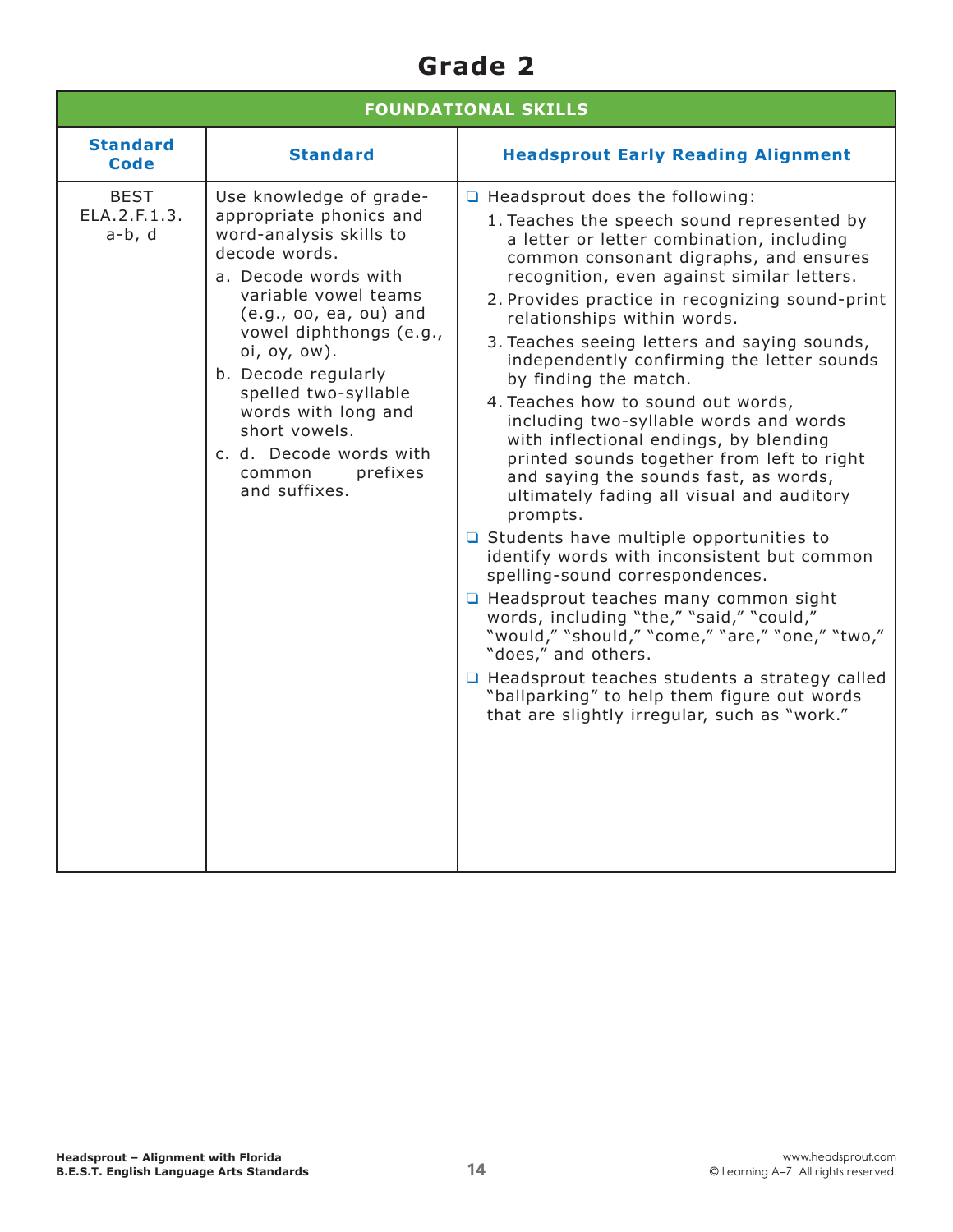| <b>BEST</b><br>ELA.2.F.1.4 | Read grade-level<br>texts with accuracy,<br>automaticity, and<br>appropriate prosody or<br>expression. | $\Box$ Headsprout Early Reading includes specially<br>designed fluency exercises at the sound and<br>word level as well as at the sentence and<br>passage level. Fluency exercises at the sound<br>and word level include finding sounds within<br>words, saying sounds, and saying words. |
|----------------------------|--------------------------------------------------------------------------------------------------------|--------------------------------------------------------------------------------------------------------------------------------------------------------------------------------------------------------------------------------------------------------------------------------------------|
|                            |                                                                                                        | $\Box$ Students build oral reading fluency by<br>repeated readings of passages that gradually<br>increase in difficulty. The narrator models<br>appropriate pace and intonation while<br>students do repeated readings of familiar and<br>unfamiliar passages to build reading rates.      |
|                            |                                                                                                        | □ Benchmark Reading Assessments (conducted<br>as part of Headsprout Early Reading) provide<br>opportunities for teachers to record oral<br>reading rate.                                                                                                                                   |
|                            |                                                                                                        | $\Box$ Students learn to be their own listeners by<br>matching their reading to a sample as well as<br>to familiar words.                                                                                                                                                                  |

| <b>READING</b>             |                                                                                    |                                                                                                                                                                                                                                                                                                                                                                                                                                                                                                                                                                                                                                                                                                                                                                                                                                                                                                      |
|----------------------------|------------------------------------------------------------------------------------|------------------------------------------------------------------------------------------------------------------------------------------------------------------------------------------------------------------------------------------------------------------------------------------------------------------------------------------------------------------------------------------------------------------------------------------------------------------------------------------------------------------------------------------------------------------------------------------------------------------------------------------------------------------------------------------------------------------------------------------------------------------------------------------------------------------------------------------------------------------------------------------------------|
| <b>Standard</b><br>Code    | <b>Standard</b>                                                                    | <b>Headsprout Early Reading Alignment</b>                                                                                                                                                                                                                                                                                                                                                                                                                                                                                                                                                                                                                                                                                                                                                                                                                                                            |
|                            | ELA.2.R.1 Reading Prose and Poetry                                                 |                                                                                                                                                                                                                                                                                                                                                                                                                                                                                                                                                                                                                                                                                                                                                                                                                                                                                                      |
| <b>BEST</b><br>ELA.2.R.1.1 | Identify plot structure<br>and describe main story<br>elements in a literary text. | $\Box$ Students work with illustrations and words in<br>a digital text during comprehension activities<br>at the sentence and passage level.<br>$\Box$ The four chapter stories, six stand- alone<br>narratives, and three poems students read<br>provide a wide range of literary elements,<br>such as plot, characters (both real and<br>imaginary), setting, and theme. While reading<br>these varied stories, students answer many<br>questions focused on problem/conflict,<br>resolution of conflict, rising action, and<br>climax. Students make inferences about<br>character's feelings, motivations, and the<br>probability of future actions based on clues<br>in the text regarding character attributes,<br>events, and actions. The broad range of<br>characters in the program gives the students<br>a good deal of exposure in assessing the<br>nature and motivation of characters. |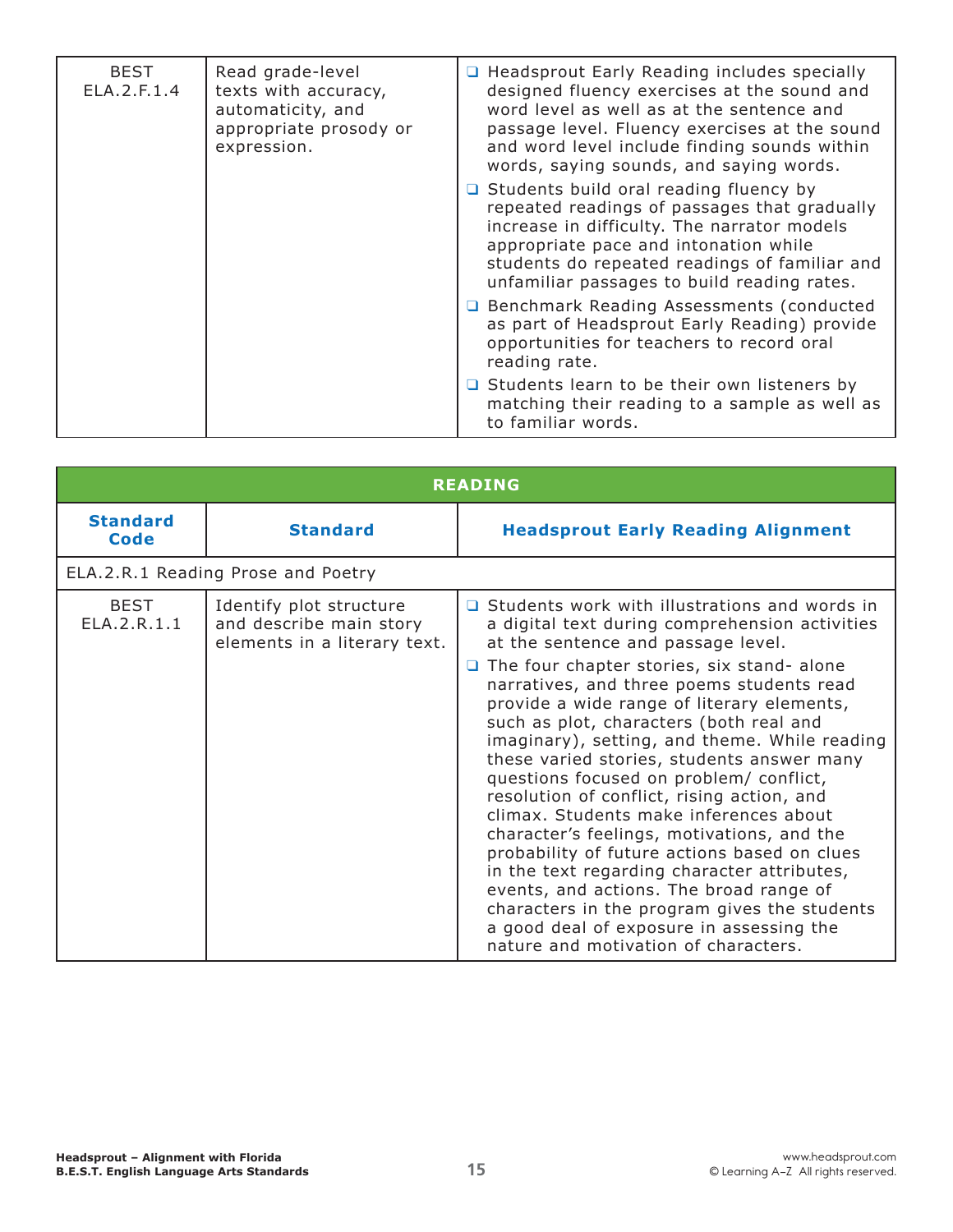| <b>BEST</b><br>ELA.2.R.1.3 | Identify different<br>characters' perspectives in<br>a literary text.                                                                                                 | $\Box$ Comprehension questions ask students to<br>describe how characters in a story respond to<br>major events and challenges.<br>□ Students answer many questions focusing on<br>problem/conflict, resolution of conflict, rising<br>action, and climax.<br>$\Box$ The four chapter stories, six stand- alone<br>narratives, and three poems students read<br>provide a wide range of literary elements,<br>such as plot, characters (both real and<br>imaginary), setting, and theme. While reading<br>these varied stories, students answer many<br>questions focusing on problem/ conflict,<br>resolution of conflict, rising action, and<br>climax. Students make inferences about<br>character's feelings, motivations, and the<br>probability of future actions based on clues<br>in the text regarding character attributes,<br>events, and actions. The broad range of<br>characters in the program gives students a<br>good deal of exposure in assessing the nature<br>and motivation of characters |
|----------------------------|-----------------------------------------------------------------------------------------------------------------------------------------------------------------------|-----------------------------------------------------------------------------------------------------------------------------------------------------------------------------------------------------------------------------------------------------------------------------------------------------------------------------------------------------------------------------------------------------------------------------------------------------------------------------------------------------------------------------------------------------------------------------------------------------------------------------------------------------------------------------------------------------------------------------------------------------------------------------------------------------------------------------------------------------------------------------------------------------------------------------------------------------------------------------------------------------------------|
| <b>BEST</b><br>ELA.2.R.1.4 | Identify rhyme schemes in<br>poems.                                                                                                                                   | $\Box$ Students read about rhyme and read<br>poems that rhyme. These poems also<br>employ figurative language, poetic devices,<br>alliteration, and repeated lines, all available<br>to the teacher for use in identification. Many<br>opportunities exist for teachers to engage<br>students in further discussions about literary<br>elements.                                                                                                                                                                                                                                                                                                                                                                                                                                                                                                                                                                                                                                                                |
|                            | ELA.2.R.2: Reading Informational Text                                                                                                                                 |                                                                                                                                                                                                                                                                                                                                                                                                                                                                                                                                                                                                                                                                                                                                                                                                                                                                                                                                                                                                                 |
| <b>BEST</b><br>ELA.2.R.2.1 | Explain how text<br>features-including titles,<br>headings, captions,<br>graphs, maps, glossaries,<br>and/or illustrations-<br>contribute to the meaning<br>of texts. | $\Box$ Students develop skills in the use of tables of<br>contents to locate key facts or information in<br>a text efficiently.<br>$\Box$ The program offers posters, cross sections,<br>other illustrations, and diagrams as vehicles<br>for communication in which graphics take a<br>prominent role. Comprehension questions<br>directed to these images allow students to<br>explain how the images contribute to and<br>clarify the text.<br>$\Box$ Students practice identifying the word that<br>goes with a picture, identifying a picture<br>that goes with a word, identifying a word<br>that goes with a definition, and identifying a<br>definition that goes with a word.<br>$\Box$ Students are able to click on words in a text<br>while reading in order to hear the word's<br>pronunciation and meaning.                                                                                                                                                                                       |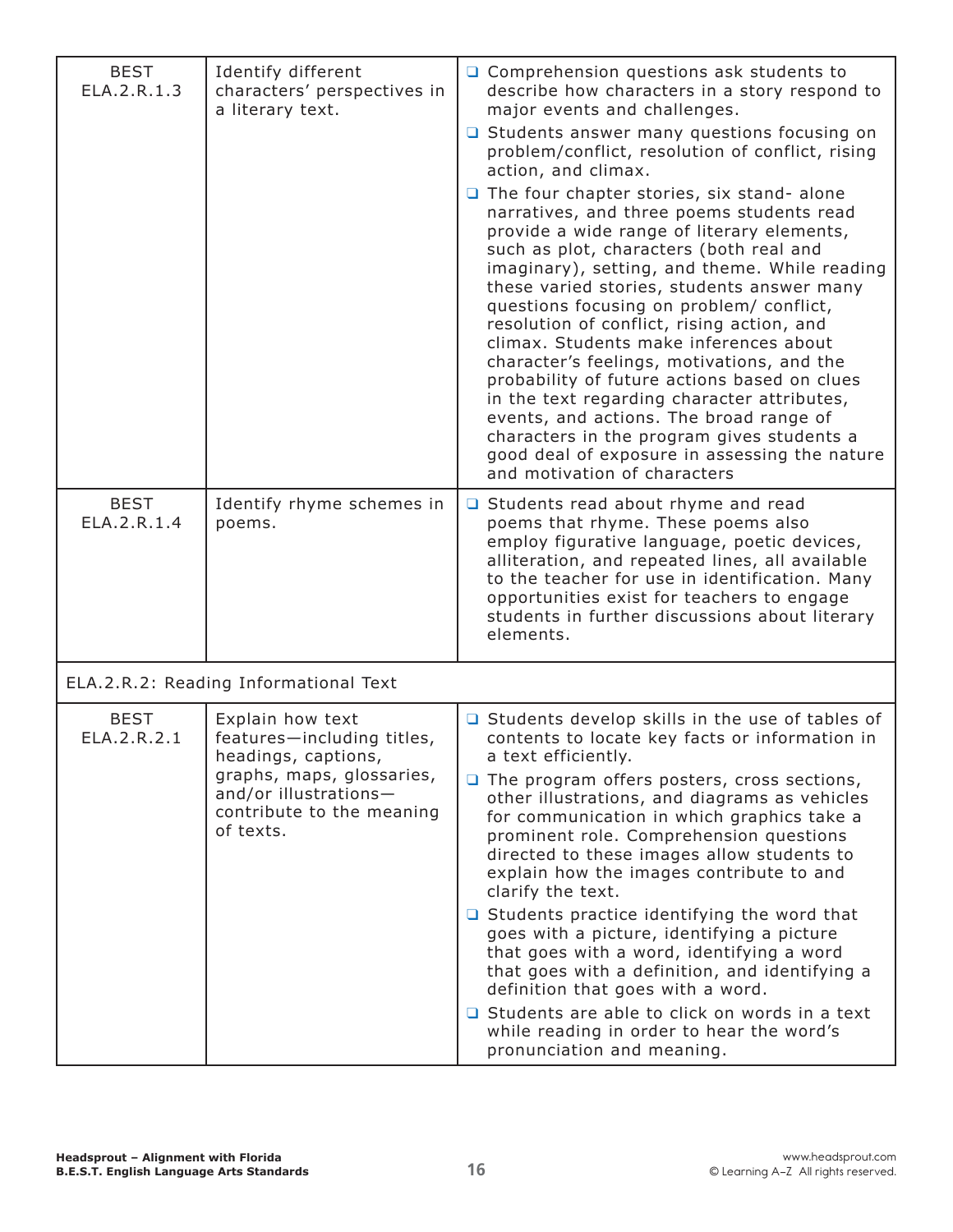| <b>BEST</b><br>ELA.2.R.2.2               | Identify the central idea<br>and relevant details in a<br>text.                                                                                                                                               | $\Box$ First, students learn to identify the theme<br>(main idea) of simple sentences, then of<br>paragraphs, and finally of longer texts.<br>Students learn to identify the main idea of a<br>passage by identifying prominent themes of<br>individual parts and determining the theme<br>most common in the passage as a whole.                                                                                                                                                                                                                                                                                                                                                                                                                                                                                                                                                                                                                                   |
|------------------------------------------|---------------------------------------------------------------------------------------------------------------------------------------------------------------------------------------------------------------|---------------------------------------------------------------------------------------------------------------------------------------------------------------------------------------------------------------------------------------------------------------------------------------------------------------------------------------------------------------------------------------------------------------------------------------------------------------------------------------------------------------------------------------------------------------------------------------------------------------------------------------------------------------------------------------------------------------------------------------------------------------------------------------------------------------------------------------------------------------------------------------------------------------------------------------------------------------------|
| <b>BEST</b><br>ELA.2.R.2.3               | Explain an author's<br>purpose in an<br>informational text.                                                                                                                                                   | □ Students learn to use themes to determine<br>the main idea of a passage and to connect<br>the main idea to the author's purpose for<br>writing the passage.                                                                                                                                                                                                                                                                                                                                                                                                                                                                                                                                                                                                                                                                                                                                                                                                       |
|                                          | ELA.2.R.3: Reading Across Genres                                                                                                                                                                              |                                                                                                                                                                                                                                                                                                                                                                                                                                                                                                                                                                                                                                                                                                                                                                                                                                                                                                                                                                     |
| <b>BEST</b><br>ELA.2.R.3.1               | Identify and explain<br>similes, idioms, and<br>alliteration in text(s).                                                                                                                                      | □ Students read about rhyme and read<br>poems that rhyme. These poems also<br>employ figurative language, poetic devices,<br>alliteration, and repeated lines, all available<br>to the teacher for use in identification. Many<br>opportunities exist for teachers to engage<br>students in further discussions about literary<br>elements.                                                                                                                                                                                                                                                                                                                                                                                                                                                                                                                                                                                                                         |
| <b>BEST</b><br>ELA.2.R.3.2.a-b           | Retell a text to enhance<br>comprehension.<br>e. Use main story<br>elements in a logical<br>sequence for a literary<br>text.<br>f. Use the central idea and<br>relevant details for an<br>informational text. | $\Box$ First, students learn to identify the theme<br>(main idea) of simple sentences, then of<br>paragraphs, and finally of longer texts.<br>Students learn to identify the main idea of a<br>passage by identifying prominent themes of<br>individual parts and determining the theme<br>most common in the passage as a whole.                                                                                                                                                                                                                                                                                                                                                                                                                                                                                                                                                                                                                                   |
| <b>BEST</b><br><b>ELA.K12.</b><br>EE.2.1 | Read and comprehend<br>grade-level complex texts<br>proficiently.                                                                                                                                             | $\Box$ The four chapter stories, six stand- alone<br>narratives, and three poems provide a wide<br>range of opportunities for students to read<br>and comprehend literature.<br>$\Box$ The program features scaffolding, such as<br>its proprietary vocabulary-acquisition system<br>and an in-text glossary that allows students<br>to click on additional words to hear them<br>pronounced and defined.<br>$\Box$ Students read and answer questions about<br>twelve expository pieces covering varied<br>topics in science, math, and history/social<br>studies. In addition, students learn to use<br>resources that accompany texts, including<br>maps, measurement instruments, diagrams,<br>and illustrations such as cross sections. The<br>program features scaffolding, such as its<br>proprietary vocabulary- acquisition system<br>and an in-text glossary that allows students<br>to click on additional words to hear them<br>pronounced and defined. |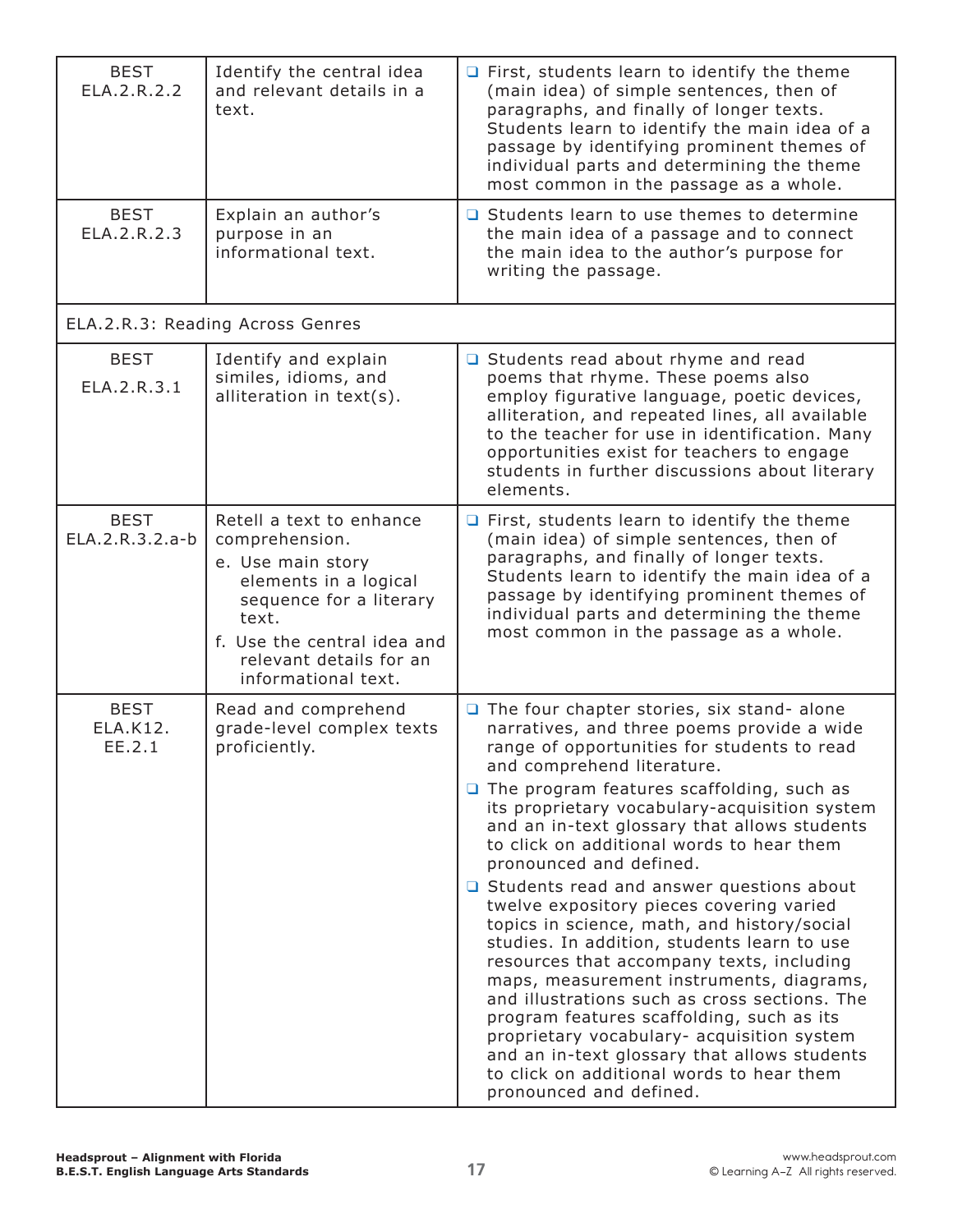|                                |                                                                                                                                                                                          | <b>VOCABULARY</b>                                                                                                                                                                                                                                                                                                                                                                                                                                                                                                                                                                                                                                                                                                                                                                                                                                                                                                                                                                                                                                                                                                                                                                                                                                                                                                                                                                                        |
|--------------------------------|------------------------------------------------------------------------------------------------------------------------------------------------------------------------------------------|----------------------------------------------------------------------------------------------------------------------------------------------------------------------------------------------------------------------------------------------------------------------------------------------------------------------------------------------------------------------------------------------------------------------------------------------------------------------------------------------------------------------------------------------------------------------------------------------------------------------------------------------------------------------------------------------------------------------------------------------------------------------------------------------------------------------------------------------------------------------------------------------------------------------------------------------------------------------------------------------------------------------------------------------------------------------------------------------------------------------------------------------------------------------------------------------------------------------------------------------------------------------------------------------------------------------------------------------------------------------------------------------------------|
| <b>Standard</b><br><b>Code</b> | <b>Standard</b>                                                                                                                                                                          | <b>Headsprout Reading Comprehension</b><br>and Headsprout Early Reading Alignment                                                                                                                                                                                                                                                                                                                                                                                                                                                                                                                                                                                                                                                                                                                                                                                                                                                                                                                                                                                                                                                                                                                                                                                                                                                                                                                        |
| <b>BEST</b><br>ELA.2.V.1.1     | Recognize and<br>appropriately use grade-<br>level academic vocabulary<br>in speaking and writing.                                                                                       | $\Box$ Headsprout Early Reading does the following:<br>1. The last dozen eBooks provide<br>opportunities for students to identify real-<br>life connections between words and their                                                                                                                                                                                                                                                                                                                                                                                                                                                                                                                                                                                                                                                                                                                                                                                                                                                                                                                                                                                                                                                                                                                                                                                                                      |
| <b>BEST</b><br>ELA.2.V.1.2     | Identify and use base<br>words and affixes to<br>determine the meaning of<br>unfamiliar words in grade-<br>level content.                                                                | use (e.g., "describe foods that are spicy or<br>juicy").<br>2. These eBooks also provide opportunities for<br>students to distinguish shades of meaning<br>among closely related verbs, such as<br>"chatted" and "said," and between closely                                                                                                                                                                                                                                                                                                                                                                                                                                                                                                                                                                                                                                                                                                                                                                                                                                                                                                                                                                                                                                                                                                                                                             |
| <b>BEST</b><br>ELA.2.V.1.3     | Identify and use context<br>clues, word relationships,<br>background knowledge,<br>reference materials, and/<br>or background knowledge<br>to determine the meaning<br>of unknown words. | related adjectives, such as "high" and<br>"tallest."<br>$\Box$ Headsprout Reading Comprehension does the<br>following:<br>1. Students are directly taught target<br>vocabulary words before reading a passage<br>and discover other word meanings through<br>structured learning exercises.<br>2. Students practice identifying the word that<br>goes with a picture, identifying a picture<br>that goes with a word, identifying a word<br>that goes with a definition, and identifying<br>a definition that goes with a word.<br>3. Students are able to click on words in a<br>text while reading in order to hear the<br>word's pronunciation and meaning.<br>4. Students learn to derive the meaning of a<br>word from its surrounding context.<br>5. Students learn to identify the meaning of a<br>word as it is used within a passage versus<br>other common definitions of the word.<br>$\Box$ Vocabulary words are used throughout the<br>program in multiple contexts, so students are<br>exposed to and use the word multiple times.<br>For example, a vocabulary word directly<br>taught in one episode might be critical for<br>answering a reading comprehension question<br>in a later episode.<br>$\Box$ Students receive explicit instruction and<br>ample practice in the reading comprehension<br>strategy of derived meaning (vocabulary)<br>questions regarding words and phrases. |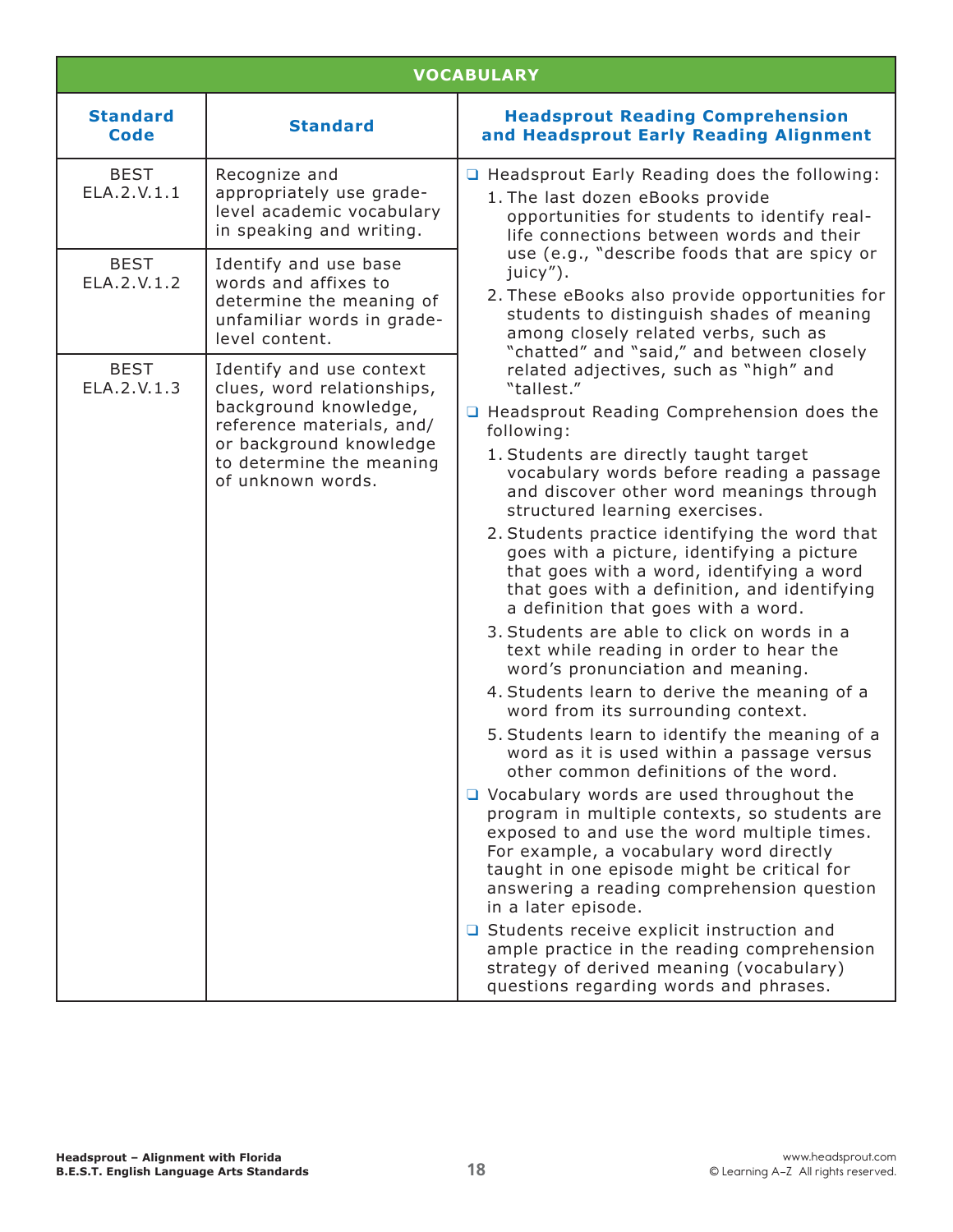### **Grade 3**

| <b>FOUNDATIONAL SKILLS</b>       |                                                                                                                                                                                                                                                                                                                                                                                                         |                                                                                                                                                                                                                                                                                                                                                 |
|----------------------------------|---------------------------------------------------------------------------------------------------------------------------------------------------------------------------------------------------------------------------------------------------------------------------------------------------------------------------------------------------------------------------------------------------------|-------------------------------------------------------------------------------------------------------------------------------------------------------------------------------------------------------------------------------------------------------------------------------------------------------------------------------------------------|
| <b>Standard</b><br><b>Code</b>   | <b>Standard</b>                                                                                                                                                                                                                                                                                                                                                                                         | <b>Headsprout Reading</b><br><b>Comprehension Alignment</b>                                                                                                                                                                                                                                                                                     |
| <b>BEST</b><br>$ELA.3.F.1.3.a-c$ | Use knowledge of grade-<br>level phonics and word-<br>analysis skills to decode<br>words.<br>a. Decode words with<br>common Greek and<br>Latin roots and affixes.<br>(See benchmark<br>3.V.1.2)<br>b. Decode words with<br>common derivational<br>suffixes and describe<br>how they turn words<br>into different parts<br>of speech. (e.g., -ful,<br>-less, -est).<br>c. Decode multisyllabic<br>words. | $\Box$ The program presents multiple opportunities<br>for students to identify and work with words<br>having common prefixes and derivational<br>suffixes.<br>$\Box$ The program provides students with<br>opportunities to decode over 325 multi-<br>syllable vocabulary words as well as other<br>words, including irregularly spelled words. |
| <b>BEST</b><br>ELA.3.F.1.4       | Read grade-level<br>texts with accuracy,<br>automaticity, and<br>appropriate prosody or<br>expression.                                                                                                                                                                                                                                                                                                  | □ Students learn to derive word and phrase<br>meaning from surrounding context. Students<br>learn and practice deriving the meaning of<br>a word from context clues within the same<br>sentence and across sentences, including<br>across lines of poetry.                                                                                      |

| <b>READING</b>             |                                                                                             |                                                                                                                                                                                                                                                                                        |
|----------------------------|---------------------------------------------------------------------------------------------|----------------------------------------------------------------------------------------------------------------------------------------------------------------------------------------------------------------------------------------------------------------------------------------|
| <b>Standard</b><br>Code    | <b>Standard</b>                                                                             | <b>Headsprout Reading</b><br><b>Comprehension Alignment</b>                                                                                                                                                                                                                            |
|                            | ELA.3.R.1: Reading Prose and Poetry                                                         |                                                                                                                                                                                                                                                                                        |
| <b>BEST</b><br>ELA.3.R.1.1 | Explain how one or<br>more characters develop<br>throughout the plot in a<br>literary text. | $\Box$ Comprehension questions ask students to<br>describe characters in a story (e.g., their<br>traits, motivations, or feelings) and explain<br>how their actions contribute to the sequence                                                                                         |
| <b>BEST</b><br>ELA.3.R.1.3 | Explain different<br>characters' perspectives in<br>a literary text.                        | of events.<br>The four chapter stories and six stand-alone<br>⊔<br>narratives provide a wide range of characters<br>(both real and imaginary) as well.<br>$\Box$ Students answer many questions focusing on<br>problem/conflict, resolution of conflict, rising<br>action, and climax. |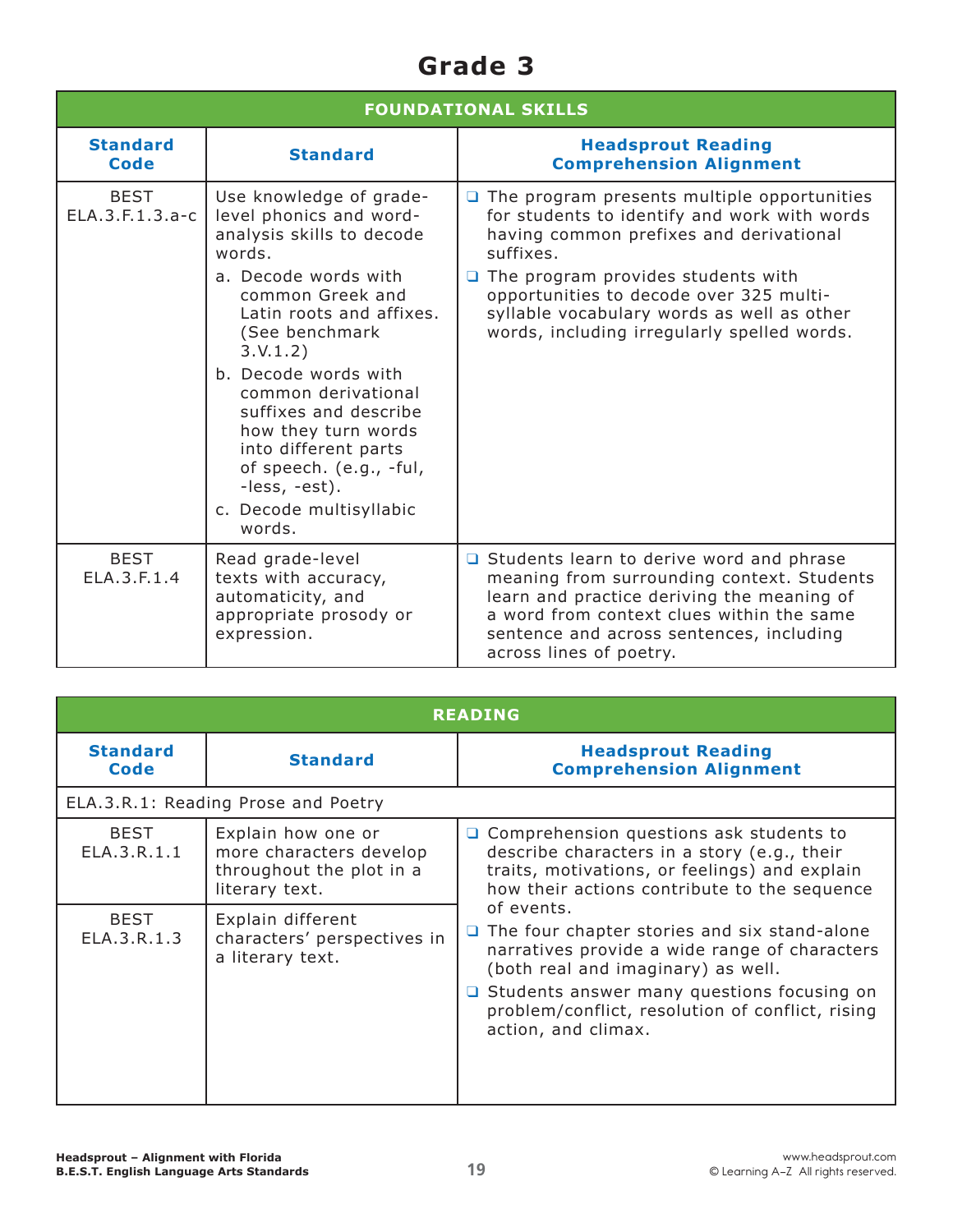| ELA.3.R.2: Reading Informational Text |                                                                                                                                                    |                                                                                                                                                                                                                                                                                                                                                                                                                                                                                                                                                                    |  |  |
|---------------------------------------|----------------------------------------------------------------------------------------------------------------------------------------------------|--------------------------------------------------------------------------------------------------------------------------------------------------------------------------------------------------------------------------------------------------------------------------------------------------------------------------------------------------------------------------------------------------------------------------------------------------------------------------------------------------------------------------------------------------------------------|--|--|
| <b>BEST</b><br>ELA.3.R.2.1            | Explain how text features<br>contribute to meaning and<br>identify the text structures<br>of chronology, comparison,<br>and cause/effect in texts. | $\Box$ In reading the varied texts, students answer<br>many questions focusing on comparison,<br>cause/effect, and first/ second/third in a<br>sequence.<br>$\Box$ Many opportunities exist for teachers to<br>engage students in further discussions<br>involving logical connections between<br>particular sentences and paragraphs, and<br>to use one or more of the diagrams taught<br>in the program to demonstrate such logical<br>connections.                                                                                                              |  |  |
| <b>BEST</b><br>ELA.3.R.2.2            | Identify the central idea<br>and explain how relevant<br>details support that idea<br>in a text.                                                   | $\Box$ First, students learn to identify the theme<br>(main idea) of simple sentences, then of<br>paragraphs, and finally of longer texts.<br>Students learn to identify the main idea of a<br>passage by identifying prominent themes of<br>individual parts and determining the theme<br>most common in the passage as a whole.<br>Students learn to use this strategy to answer<br>several questions, including "What is this<br>passage mostly about?" and "What is another<br>good title for this story?" as well as questions<br>about the author's purpose. |  |  |
| ELA.3.R.3: Reading Across Genres      |                                                                                                                                                    |                                                                                                                                                                                                                                                                                                                                                                                                                                                                                                                                                                    |  |  |
| <b>BEST</b><br>ELA.3.R.3.2.b          | Summarize a text to<br>enhance comprehension.<br>a. Use the central idea<br>and relevant details for<br>an informational text.                     | $\Box$ First, students learn to identify the theme<br>(main idea) of simple sentences, then of<br>paragraphs, and finally of longer texts.<br>Students learn to identify the main idea of a<br>passage by identifying prominent themes of<br>individual parts and determining the theme<br>most common in the passage as a whole.<br>Students learn to use this strategy to answer<br>several questions, including "What is this<br>passage mostly about?" and "What is another<br>good title for this story?" as well as questions<br>about the author's purpose. |  |  |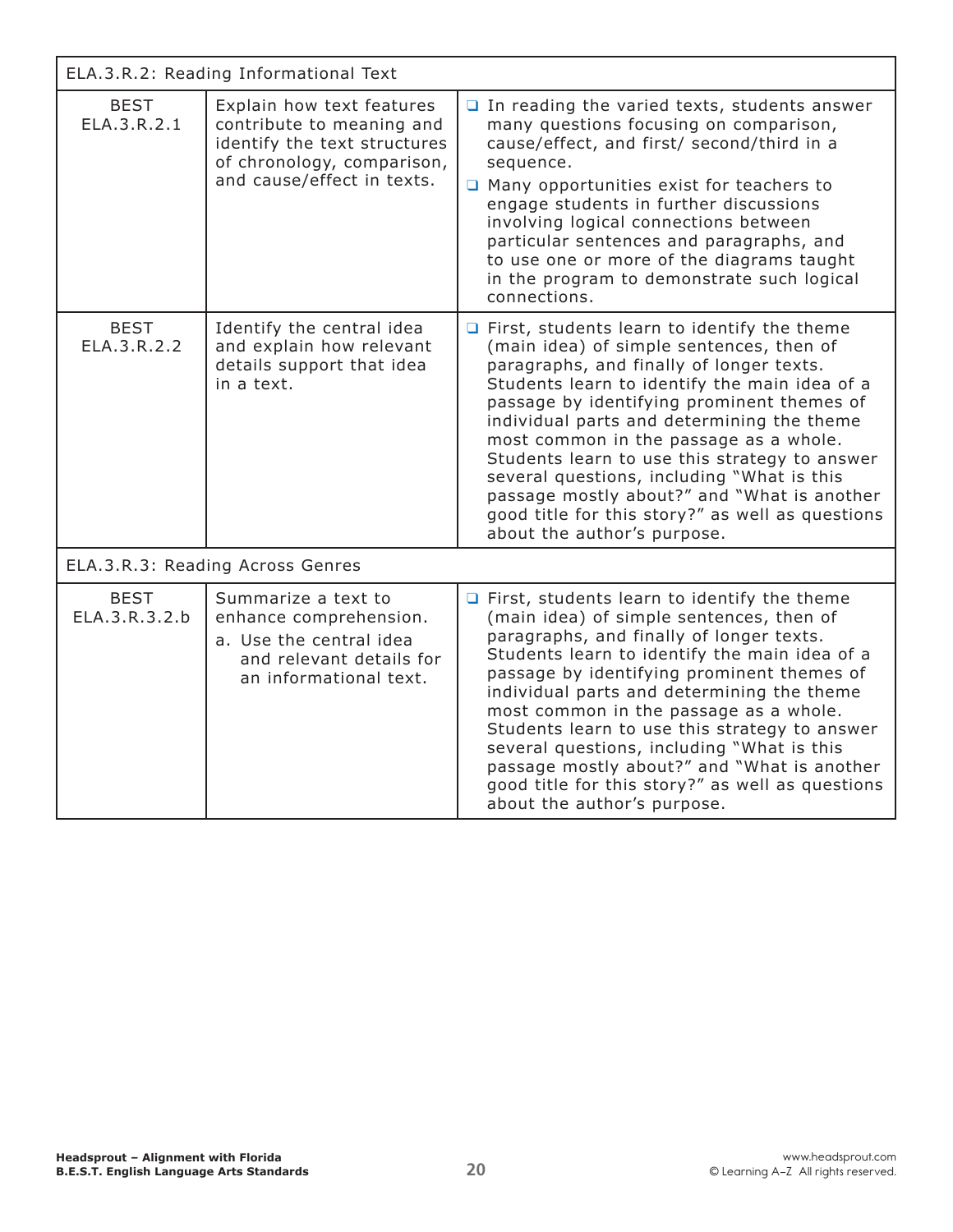| <b>BEST</b><br>ELA.K12.<br>EE.2.1 | Read and comprehend<br>grade-level complex texts<br>proficiently. | $\Box$ The four chapter stories, six stand- alone<br>narratives, and three poems provide a wide<br>range of opportunities for students to read<br>and comprehend literature.                                                                                                                                                               |
|-----------------------------------|-------------------------------------------------------------------|--------------------------------------------------------------------------------------------------------------------------------------------------------------------------------------------------------------------------------------------------------------------------------------------------------------------------------------------|
|                                   |                                                                   | $\Box$ The final section of the program challenges<br>students to read a text and answer ten<br>comprehension questions independent of<br>feedback until the end, when students review<br>their answers.                                                                                                                                   |
|                                   |                                                                   | $\Box$ Students read and answer questions about<br>twelve expository pieces covering varied<br>topics in science, math, and history/social<br>studies. In addition, students learn to use<br>resources that accompany text, including<br>maps, measurement instruments, diagrams,<br>and other illustrations, including cross<br>sections. |
|                                   |                                                                   | $\Box$ The final section of the program has<br>students reading a text and answering ten<br>comprehension questions independent of<br>feedback until the end, when students review<br>their answers.                                                                                                                                       |